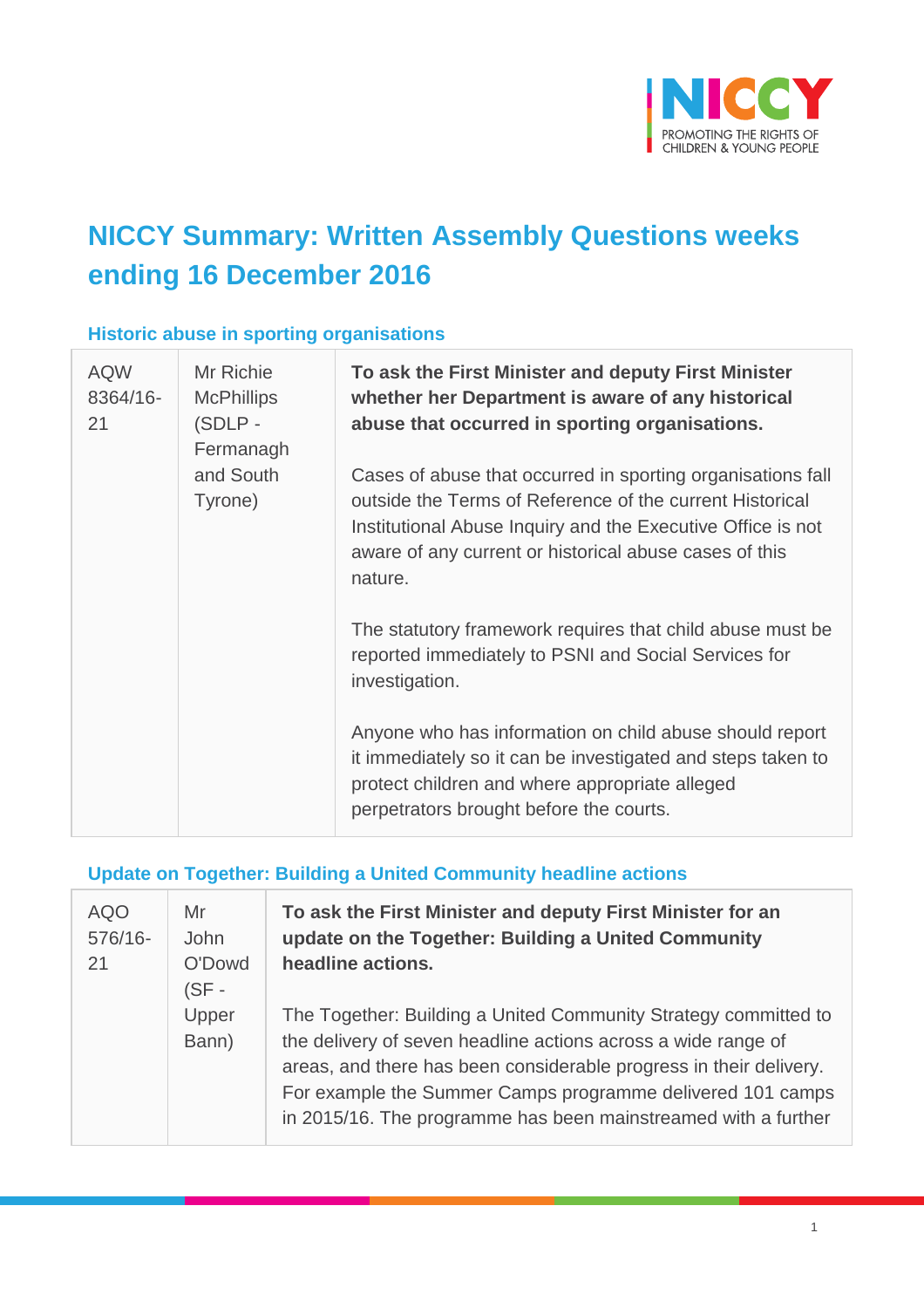

103 camps being delivered in 2016/17. Over 4000 young people have taken part in the Summer Camp Programme in each of the two years. The initial phase of the United Youth Programme, involving over 300 young people, concluded on 31 March 2016. The findings from the evaluation have been very positive. A key element of the United Youth Programme, "Youth Initiative" was identified and agreed by SEUPB as falling within the eligibility of the Peace IV funding. Extensive funding has been secured by the Executive to deliver the United Youth Programme in the form of a crossborder programme with the Irish Government under PEACE IV Children and Young People Priority 2.1. The call for applications for this Priority launched on 3 November 2016 with a closing date of 4 January 2017. Projects are scheduled to be approved at the end of July 2017, with implementation to begin in August 2017. Three Shared Neighbourhoods have been completed to date - Ballynafoy Close in Belfast; Manse Court in Saintfield; and Felden Mill in Newtownabbey with another scheme in Cookstown nearing completion. The remaining six schemes are underway. The first call for expressions of interest in the Shared Education Campuses Programme resulted in 3 projects being supported. A further two projects have been successful under the second call for applications and a third call for applications to the programme was announced on 20 September 2016. The deadline for submission of proposals under this third call is 27 January 2017. We launched Strategic Frameworks for each Urban Village area at events in Derry~Londonderry and Belfast in September 2016 where we also announced £45 million of planned capital investment over the next PfG period to help transform the physical environment in UV areas; build capacity for the local community; and foster positive community identities. These frameworks identify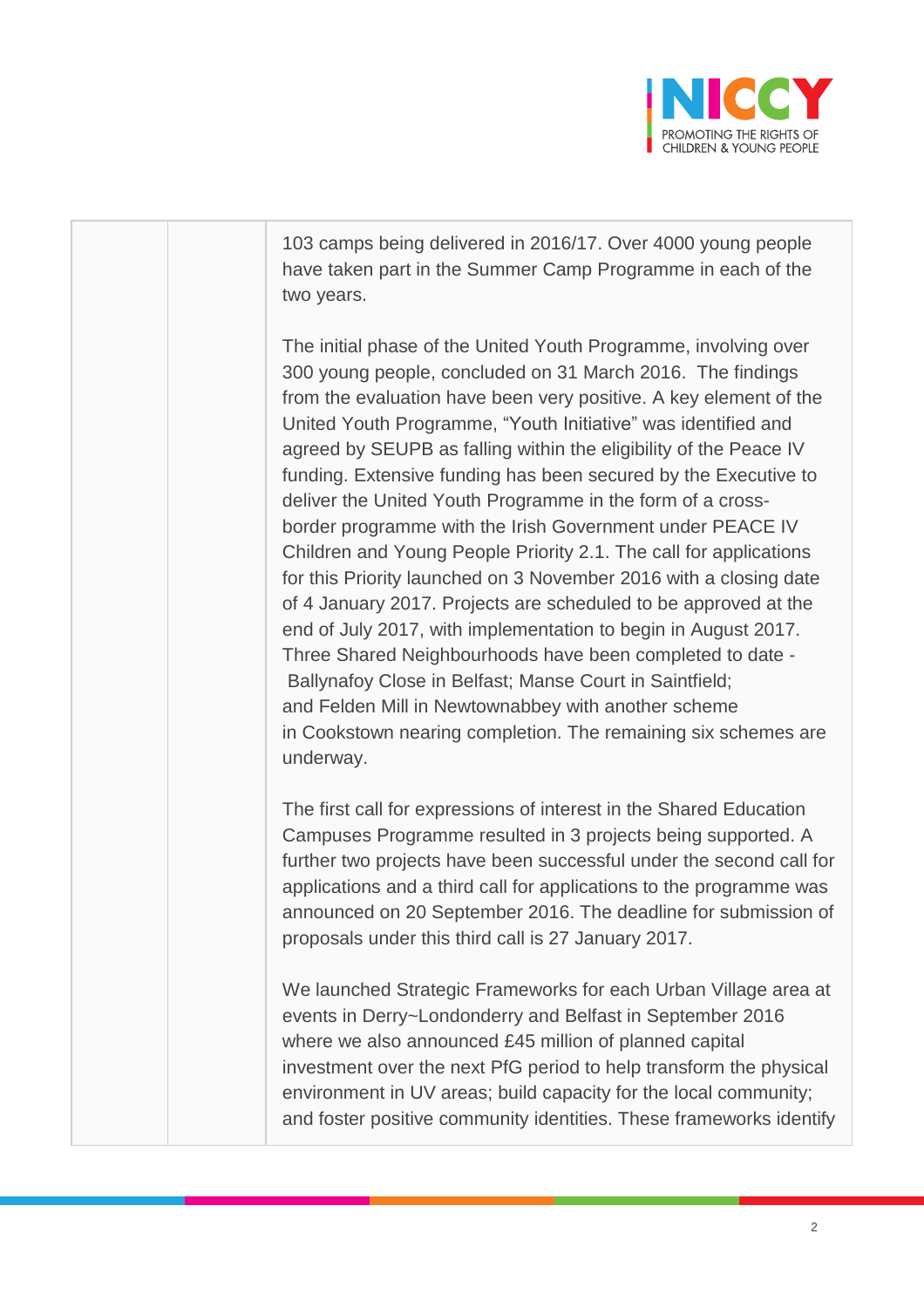

key strategic actions in each UV area and have been shaped by local communities. The number of barriers has been reduced from 59 to 50 with sections of four other structures removed. The launch of the removal of the first NIHE Peace Wall took place on 11 August 2016. It has now been replaced by a family friendly landscaped area and railings with decorative panels, which local residents helped to design.

> Two phases of the Cross Community Youth Sports Programme have been successfully delivered in Falls and Greater Village. The 2016/2017 Embedding Sustainability programme in these areas seeks to build upon the skills, leadership and confidence of the young people on the programme to empower them to design and deliver projects within their own communities. The programme has also been linked to the Strategic Frameworks for Colin and Eastside Urban Village areas. Stakeholder engagement has progressed well in both these areas and a wide range of community, youth and sporting organisations have been informed and engaged. A pilot programme commenced in Lisnaskea at the end of July 2016 and a range of key activities and events for participants will roll out January-March 2017.

#### **Update on Fresh Start Agreement**

| <b>AQO</b><br>$575/16-$<br>21 | Mr<br>Sydney<br>Anderson   | To ask the First Minister and deputy First Minister for an<br>update on the progress of the Fresh Start Agreement.                    |
|-------------------------------|----------------------------|---------------------------------------------------------------------------------------------------------------------------------------|
|                               | $(DUP -$<br>Upper<br>Bann) | Since the last Fresh Start progress report on 29 June we have<br>continued to make good progress on delivering on our<br>commitments. |
|                               |                            | The Executive published its action plan on tackling paramilitary<br>activity, criminality and organised crime on 19 July. Work is     |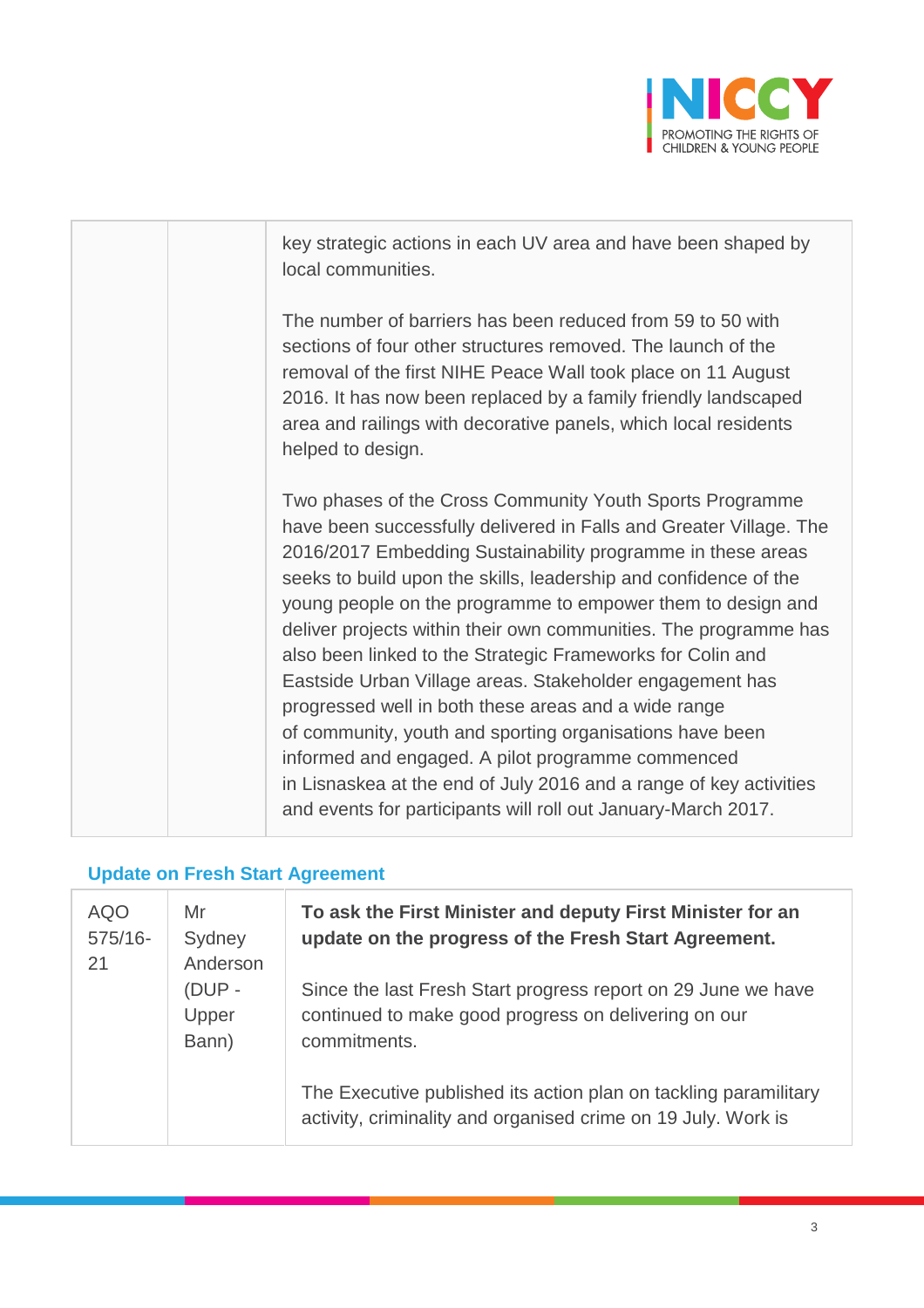

|  | underway to take forward a number of measures this year and to<br>develop programmes for future years.                                                                                                                                                                                                                                                                                                                                                                                            |
|--|---------------------------------------------------------------------------------------------------------------------------------------------------------------------------------------------------------------------------------------------------------------------------------------------------------------------------------------------------------------------------------------------------------------------------------------------------------------------------------------------------|
|  | The UK and Irish Governments signed a treaty on 13 September<br>to establish the Independent Reporting Commission. The aim is<br>to have the Commission in place by the end of 2016.                                                                                                                                                                                                                                                                                                              |
|  | The OECD report was launched on 6 July following Executive<br>agreement. Recommendations from the report are to be<br>included in Programme for Government delivery plans.<br>In the recent monitoring round we agreed the allocation of £30m<br>of RRI borrowing as part of an Economic Stimulus package to<br>fund capital allocations of £25m for Roads Structural<br>Maintenance and the purchase of new buses and £5m for a<br><b>Community Regeneration Fund.</b>                           |
|  | A number of projects to support shared and integrated education<br>have also been agreed with the UK Government providing for<br>access to £3.5m of additional Capital DEL funding this year.<br>The Commission for Flags, Identity, Culture and Tradition has<br>met five times since it was established on 20 June and has<br>recently begun a period of public and sectoral engagement.<br>The Bill to reduce the number of MLAs to five per constituency<br>received Royal Assent on 22 July. |
|  | We will also be finalising the membership of the Civic Advisory<br>Panel shortly.                                                                                                                                                                                                                                                                                                                                                                                                                 |

## **Service charges the Child Maintenance Service**

|            | Mr Chris |  |
|------------|----------|--|
|            | Lyttle   |  |
| <b>AQW</b> | (APNI-   |  |
| 8808/16-   | East     |  |
| 21         | Belfast) |  |
|            |          |  |

**To ask the Minister for Communities to detail the service charges the Child Maintenance Service applies to monies collected from paying parents.**

As part of our programme to reform Child Maintenance, we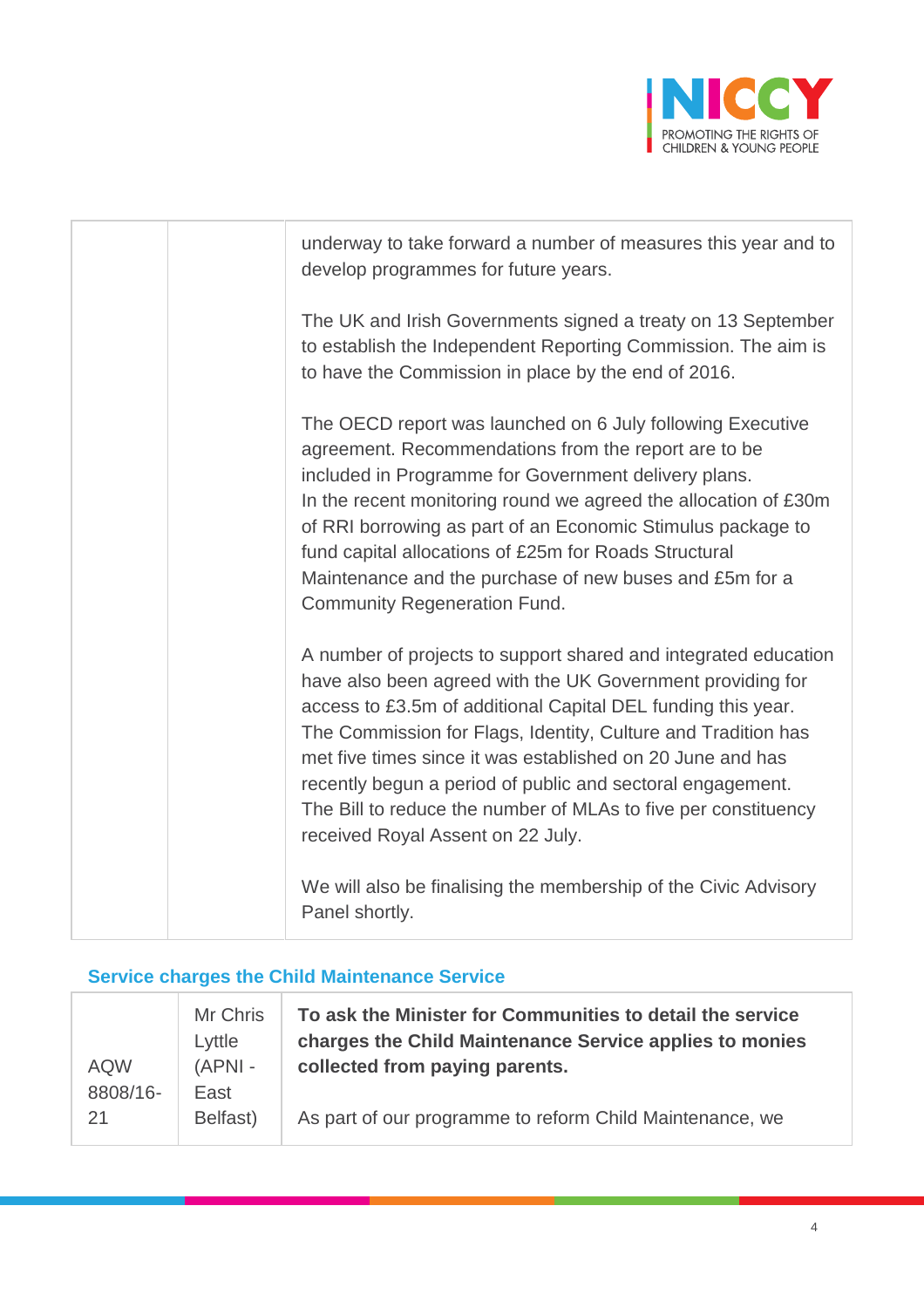

| introduced collection and enforcement charges in August 2014 to<br>encourage parents to take greater financial responsibility for their<br>children.<br>The collection charge for paying parents is 20% of the child<br>maintenance liability and this is added to each payment the Child<br>Maintenance Service has to collect from a paying parent.<br>In addition, if enforcement action is necessary, the following one-<br>off charges are applied:<br>£300 if the Child Maintenance Service has to apply for a Liability |
|--------------------------------------------------------------------------------------------------------------------------------------------------------------------------------------------------------------------------------------------------------------------------------------------------------------------------------------------------------------------------------------------------------------------------------------------------------------------------------------------------------------------------------|
| Order.                                                                                                                                                                                                                                                                                                                                                                                                                                                                                                                         |
| £200 if the Child Maintenance Service take out a Lump Sum<br>Deduction Order.                                                                                                                                                                                                                                                                                                                                                                                                                                                  |
| £50 if the Child Maintenance Service take out a Regular<br><b>Deduction Order.</b>                                                                                                                                                                                                                                                                                                                                                                                                                                             |
| £50 if the Child Maintenance Service has to make a Deduction<br>from Earnings Order.                                                                                                                                                                                                                                                                                                                                                                                                                                           |
| However clients on the new Statutory Scheme can avoid all<br>charges by using the 'Direct Payment' option provided<br>by the Child Maintenance Service. I am pleased that over 65% of<br>clients are currently making use of this facility and avoiding all<br>charges entirely                                                                                                                                                                                                                                                |

### **Creation of an advice portal for families with children and young people with disabilities**

| <b>AQW</b><br>8707/16-<br>21 | Ms Carla<br>Lockhart<br>$(DUP -$<br>Upper<br>Bann) | To ask the Minister for Communities for her assessment on<br>the creation of an advice portal for families with children<br>and young people with disabilities, to advise them of the<br>benefits and financial help available.                                                                                             |
|------------------------------|----------------------------------------------------|-----------------------------------------------------------------------------------------------------------------------------------------------------------------------------------------------------------------------------------------------------------------------------------------------------------------------------|
|                              |                                                    | The Department's strategy for the provision of generalist<br>advice across seeks to ensure that good quality advice services<br>are available to those who need them, that such services are<br>readily available and to increasing and promoting the use of<br>high quality digital and telephony services as key delivery |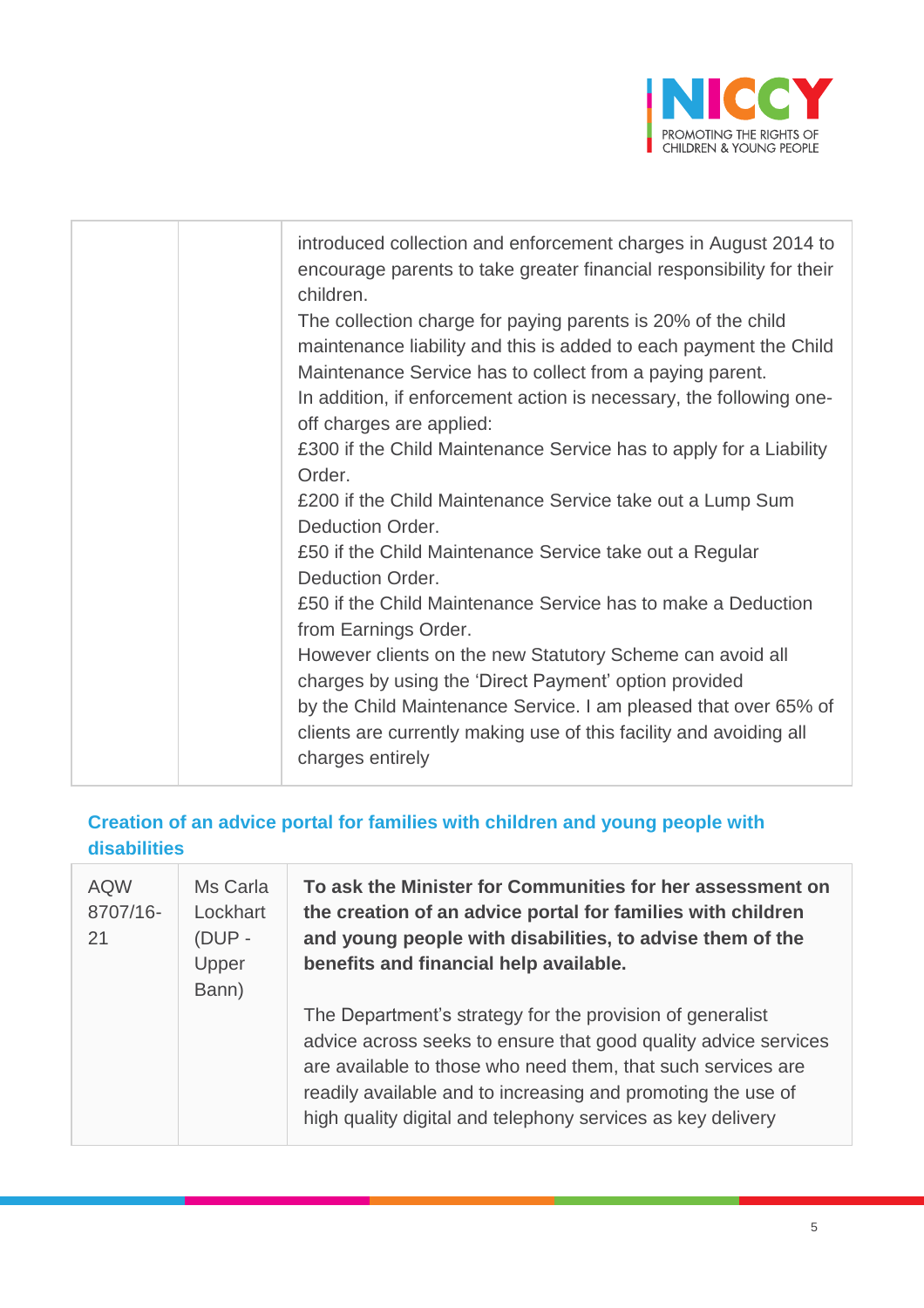

| channels.                                                                                                                                                                                                                                                                                                                                                                                                                                                                                                                                                                                      |
|------------------------------------------------------------------------------------------------------------------------------------------------------------------------------------------------------------------------------------------------------------------------------------------------------------------------------------------------------------------------------------------------------------------------------------------------------------------------------------------------------------------------------------------------------------------------------------------------|
| In 2016/17 the Department allocated £1.6M to councils to<br>support frontline independent advice services across Northern<br>Ireland. The eleven local councils provided an additional £1.9M.<br>This joint funding supports face to face, telephone and online<br>advice services for families, including those with children and<br>young people with disabilities, on a wide range of issues<br>including benefits. In September 2016 I<br>announced further funding of £2.5Mto provide face to face and<br>telephone services to advise and support people affected by<br>welfare changes. |
| NI Direct provides online information about benefits and other<br>sources of financial help or support for citizens. No Direct is<br>updated regularly to ensure the information available is current.<br>My officials engage with councils and the advice sector to<br>ensure that the services provided meet the needs of clients. The<br>Department has no plans for a portal for a specific group.                                                                                                                                                                                         |

## **Public transport concessions for children with special needs**

| <b>AQW</b><br>8430/16-<br>21 | Ms<br>Paula<br><b>Bradley</b><br>(DUP - | To ask the Minister for Infrastructure what concessions are<br>in place in respect of public transport for (i) children with<br>special needs; and (ii) their accompanying carers.            |
|------------------------------|-----------------------------------------|-----------------------------------------------------------------------------------------------------------------------------------------------------------------------------------------------|
|                              | <b>North</b><br>Belfast)                | Translink offers half fare travel for all children and young people<br>up until the 30 June following their 16th Birthday.                                                                    |
|                              |                                         | In addition, the Concessionary Fares Scheme offers half fare<br>travel to individuals who have a learning disability.                                                                         |
|                              |                                         | While I am sympathetic to extending the Concessionary Fares<br>Scheme to accompanying carers, the position is that there are<br>already numerous competing priorities for resources across my |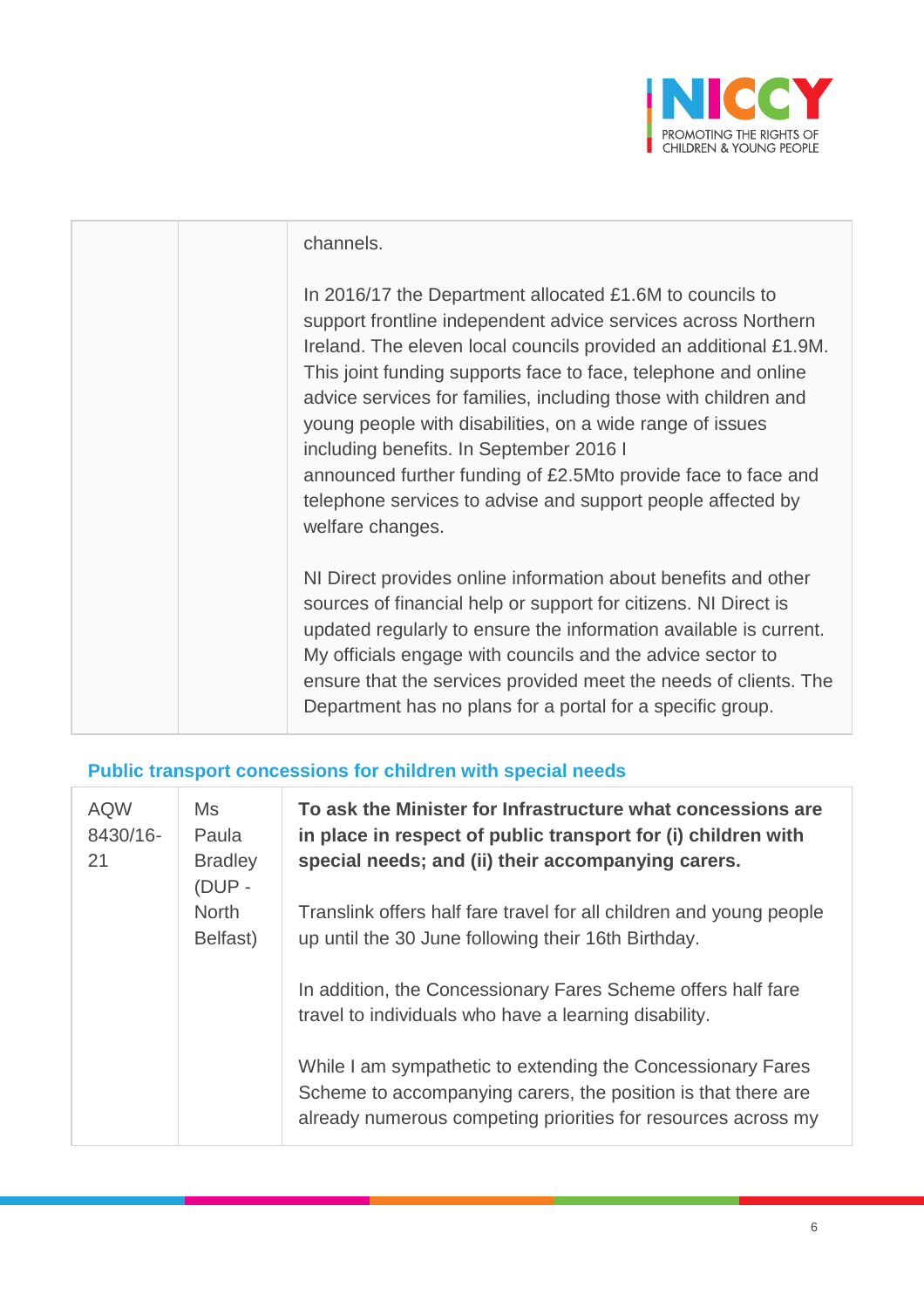

| department and as such any extension to the concessionary |
|-----------------------------------------------------------|
| fares scheme cannot be considered at this time.           |

## **Update on the future plans for Fleming Fulton School**

| <b>AQW</b><br>8719/16-<br>21 | Mr Andy<br>Allen<br>(UUP - | To ask the Minister of Education for an update on the<br>future plans for Fleming Fulton School. [Priority Written]                                                                                                                                                                   |
|------------------------------|----------------------------|---------------------------------------------------------------------------------------------------------------------------------------------------------------------------------------------------------------------------------------------------------------------------------------|
|                              | East<br>Belfast)           | The Education Authority (EA) consultation on the "Providing"<br>Pathways" draft strategic Area Plan for Northern<br>Ireland closed on 12 December 2016.                                                                                                                               |
|                              |                            | The draft Area Plan took cognisance of the<br>recommendations from the Ministerial Review of Special<br>Schools Provision in Northern Ireland.<br>The EA will now consider consultee responses, finalise the<br>Area Plan and present an Annual Action Plan to me in the<br>New Year. |
|                              |                            | The EA, as Managing Authority for Fleming Fulton<br>School, has confirmed their intention to engage with the<br>Board of Governors of Fleming Fulton School in early 2017.                                                                                                            |

### **Schools action in relation to suicide prevention and mental health awareness**

| <b>AQW</b><br>8691/16-<br>21 | Ms Carla<br>Lockhart<br>(DUP -<br>Upper | To ask the Minister of Education for an update on that<br>action being taken by schools in relation to (i) suicide<br>prevention; and (ii) raising awareness of mental health.                                                 |
|------------------------------|-----------------------------------------|--------------------------------------------------------------------------------------------------------------------------------------------------------------------------------------------------------------------------------|
|                              | Bann)                                   | My reply to your previous question (AQW 6202/16-21 refers)<br>outlined the actions taken by DE to help schools to respond<br>appropriately to pupils who may present with suicide ideation or<br>other mental health concerns. |
|                              |                                         | Boards of Governors have a statutory responsibility to safeguard                                                                                                                                                               |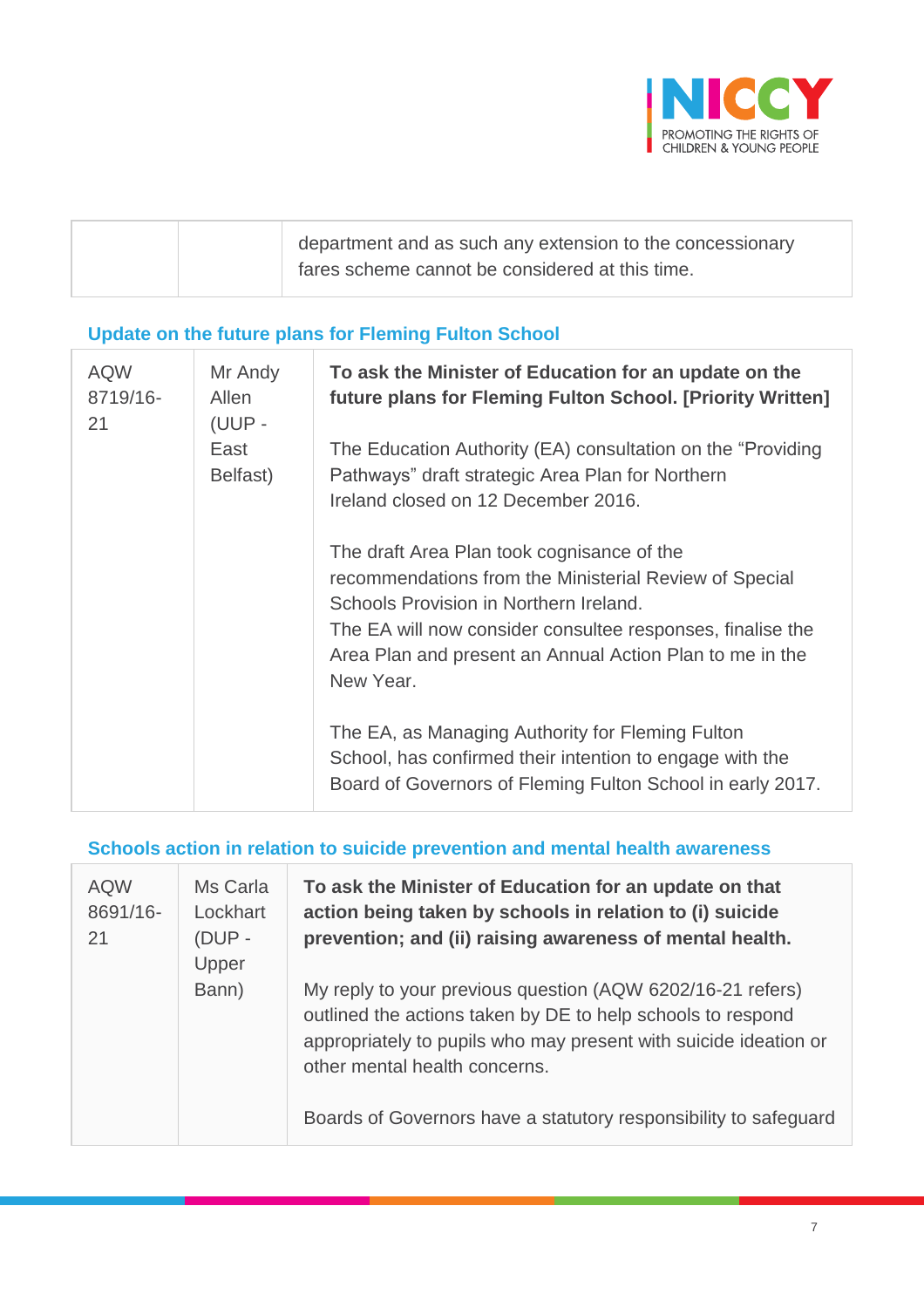

### **Addressing increasing cost of breakfast clubs, afterschool clubs and summer schemes**

| <b>AQW</b><br>$8452/16-$<br>21 | <b>Mrs</b><br>Rosemary<br><b>Barton</b><br>(UUP- | To ask the Minister of Education how he will address the<br>increasing cost of (i) breakfast clubs; (ii) afterschool<br>clubs; and (iii) summer schemes.                                                                                                                                                                                                                                                                                                             |
|--------------------------------|--------------------------------------------------|----------------------------------------------------------------------------------------------------------------------------------------------------------------------------------------------------------------------------------------------------------------------------------------------------------------------------------------------------------------------------------------------------------------------------------------------------------------------|
|                                | Fermanagh<br>and South<br>Tyrone)                | The affordability of childcare has been recognised as a key<br>issue for families during the development of the Childcare<br>Strategy. The first phase of the Strategy led to the<br>establishment of the Bright Start School Age Childcare (SAC)<br>Grant Scheme, which financially supports low cost childcare<br>places and has, to date, supported some 3,000 low cost<br>childcare places across Northern Ireland, of which around<br>1,500 are in rural areas. |
|                                |                                                  | At a local level the Childcare Partnerships (CCPs) have a role<br>in identifying the need for childcare services in their respective<br>areas, which should enable them to build a comprehensive<br>picture of supply and demand in local areas. The CCPs have<br>also acted as the Managing Agents in delivering the SAC<br>Grant Scheme and offer information and support to childcare<br>providers, parents and employers. The CCPs aim is to                     |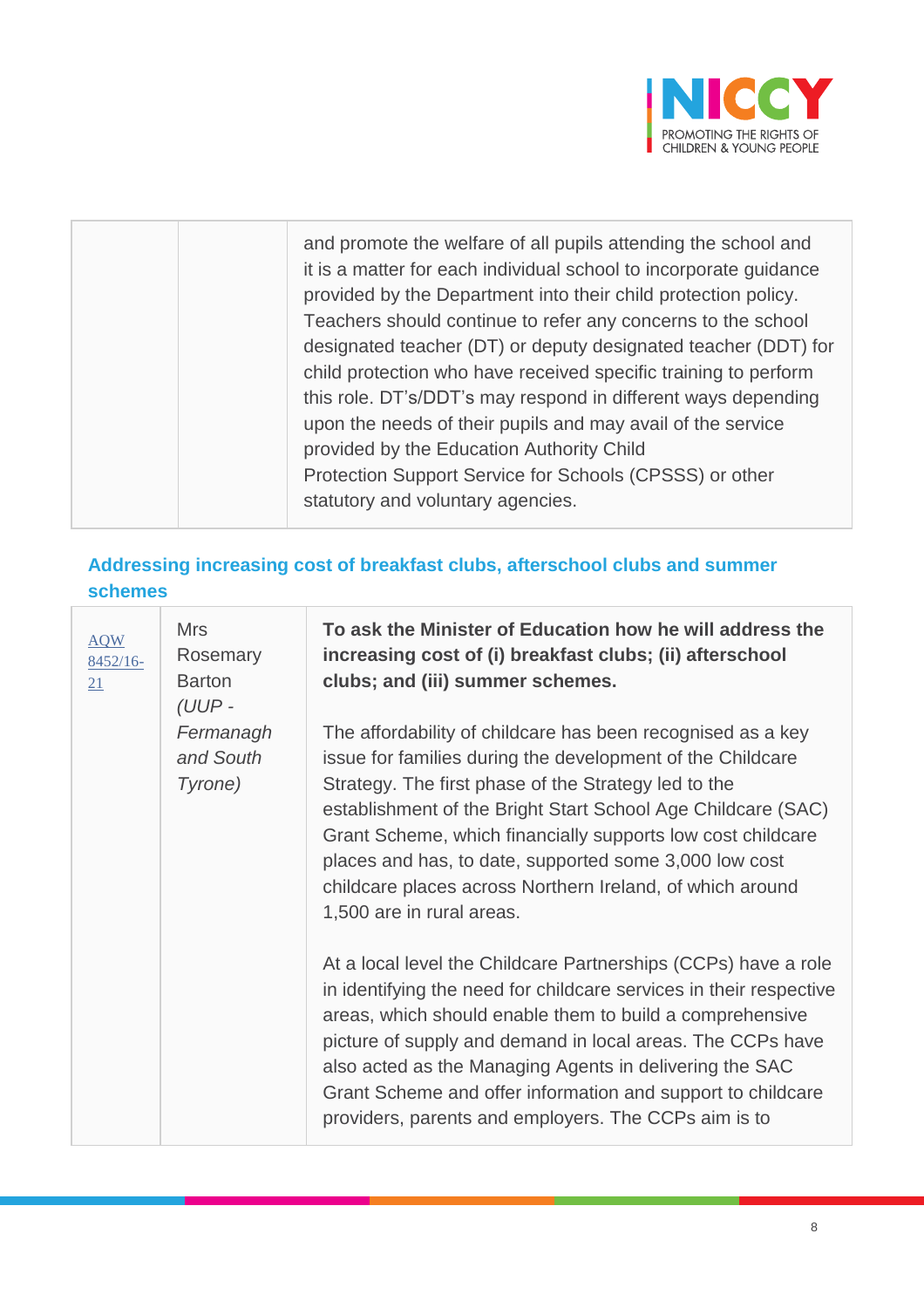

increase the number of childcare places and to ensure high quality affordable childcare for parents across Northern Ireland.

The first phase of the Childcare Strategy has sought to promote and encourage uptake of financial assistance available to help parents meet the costs of childcare, principally, childcare vouchers and the childcare element of Working Families' Tax Credit. This is something I hope to build on in the future as HMRC introduces the Tax-Free Childcare scheme.

I am aware of the recent report 'Northern Ireland Childcare Cost Survey 2016', issued by Employers for Childcare, which highlighted a number of issues with the costs of childcare including the cost variations across areas, different types of settings and for different services such as summer schemes, breakfast clubs and afterschool clubs.

The forthcoming Childcare Strategy will seek to address accessibility and affordability issues. I hope to bring forward the full version of the Childcare Strategy to my Executive colleagues in the coming months, having taken account of the many consultation responses received, the Programme for Government and the new opportunities that now exist to align childcare and Early Years initiatives. The Childcare Strategy, when agreed by the Executive, may include further opportunities for a wider range of childcare provision to be supported.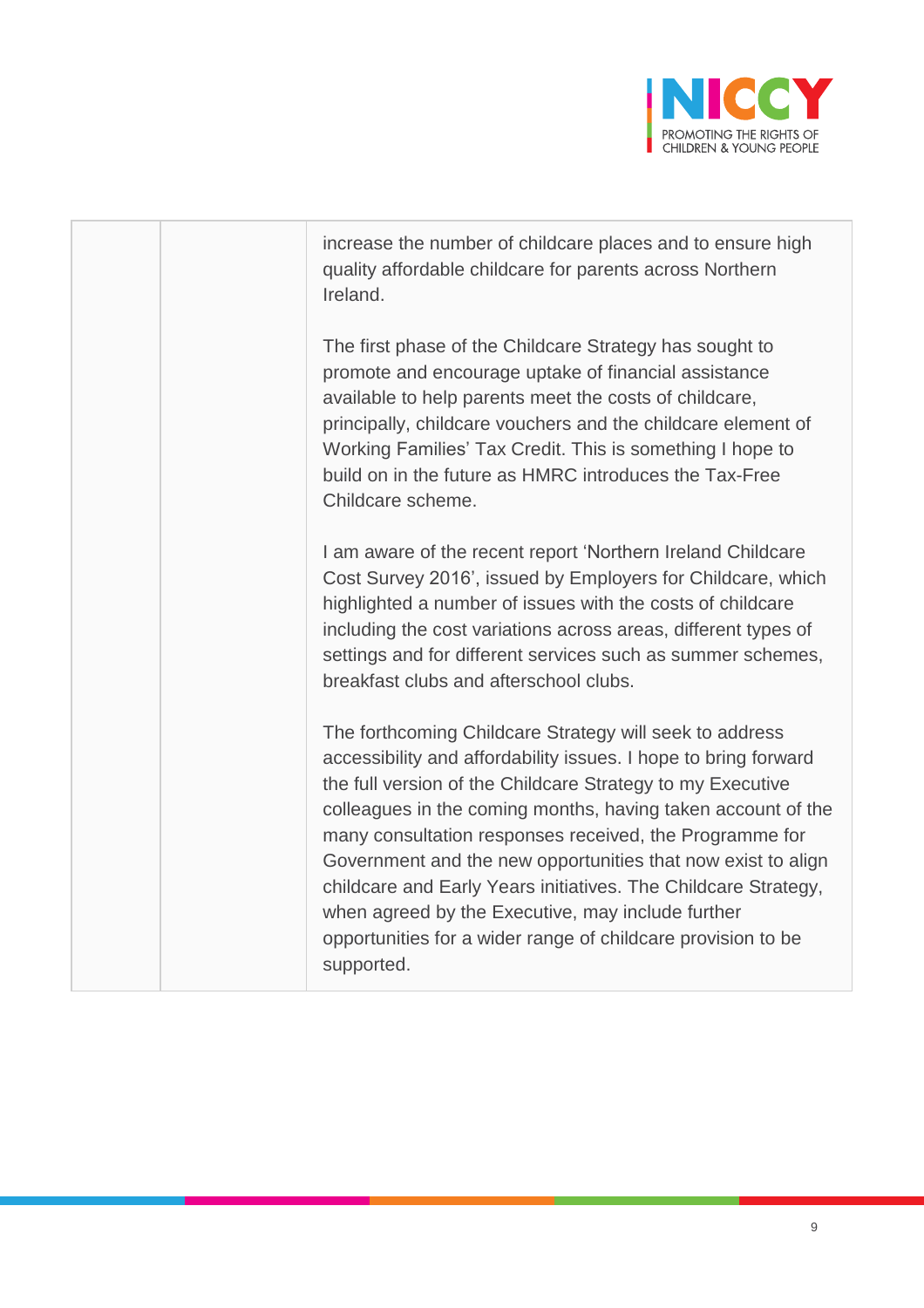

## **Support to families of children with autism**

| <b>AQW</b><br>8437/16-<br>21 | <b>Mrs</b><br>Sandra<br>Overend<br>(UUP- | To ask the Minister of Education how his Department<br>provides support (i) to families of children with autism; and<br>(ii) to specific groups that support those parents.                                                                                                                                                                                                                                                                                                                                                                                                                                                                                                                                                                                                                                                                    |
|------------------------------|------------------------------------------|------------------------------------------------------------------------------------------------------------------------------------------------------------------------------------------------------------------------------------------------------------------------------------------------------------------------------------------------------------------------------------------------------------------------------------------------------------------------------------------------------------------------------------------------------------------------------------------------------------------------------------------------------------------------------------------------------------------------------------------------------------------------------------------------------------------------------------------------|
|                              | Mid<br>Ulster)                           | The Education Authority, through the autism advisory and<br>intervention service and the Middletown Centre for Autism, and<br>in collaboration with local health trusts, provides a range of<br>support services for children with autism, their families and<br>specific groups that support parents. Support for families<br>includes training programmes and workshops which are<br>provided at various times and in various locations throughout<br>the regions to accommodate, where possible, parental<br>preferences. Topics include:<br>Autism awareness<br>Appropriate and effective home interventions<br>Autism and relationships<br><b>Study skills</b><br><b>Social Skills</b><br>Transition to post-primary school<br>Sensory processing difficulties<br>Personal independence skills<br>Life Skills and transition to adulthood |
|                              |                                          | Targeted support and advice may also be provided to parents.<br>The autism advisory and intervention service also provides<br>autism-specific training and advice to local support groups such<br>as voluntary organisations, youth centres, leisure centres and<br>sporting organisations.                                                                                                                                                                                                                                                                                                                                                                                                                                                                                                                                                    |
|                              |                                          | In addition, my Department provides funding to MCA, which has<br>enabled it to expand its programme of direct support and<br>intervention to children with complex autism who are referred by<br>the Education Authority; and to provide professional and<br>parental training, and research services.                                                                                                                                                                                                                                                                                                                                                                                                                                                                                                                                         |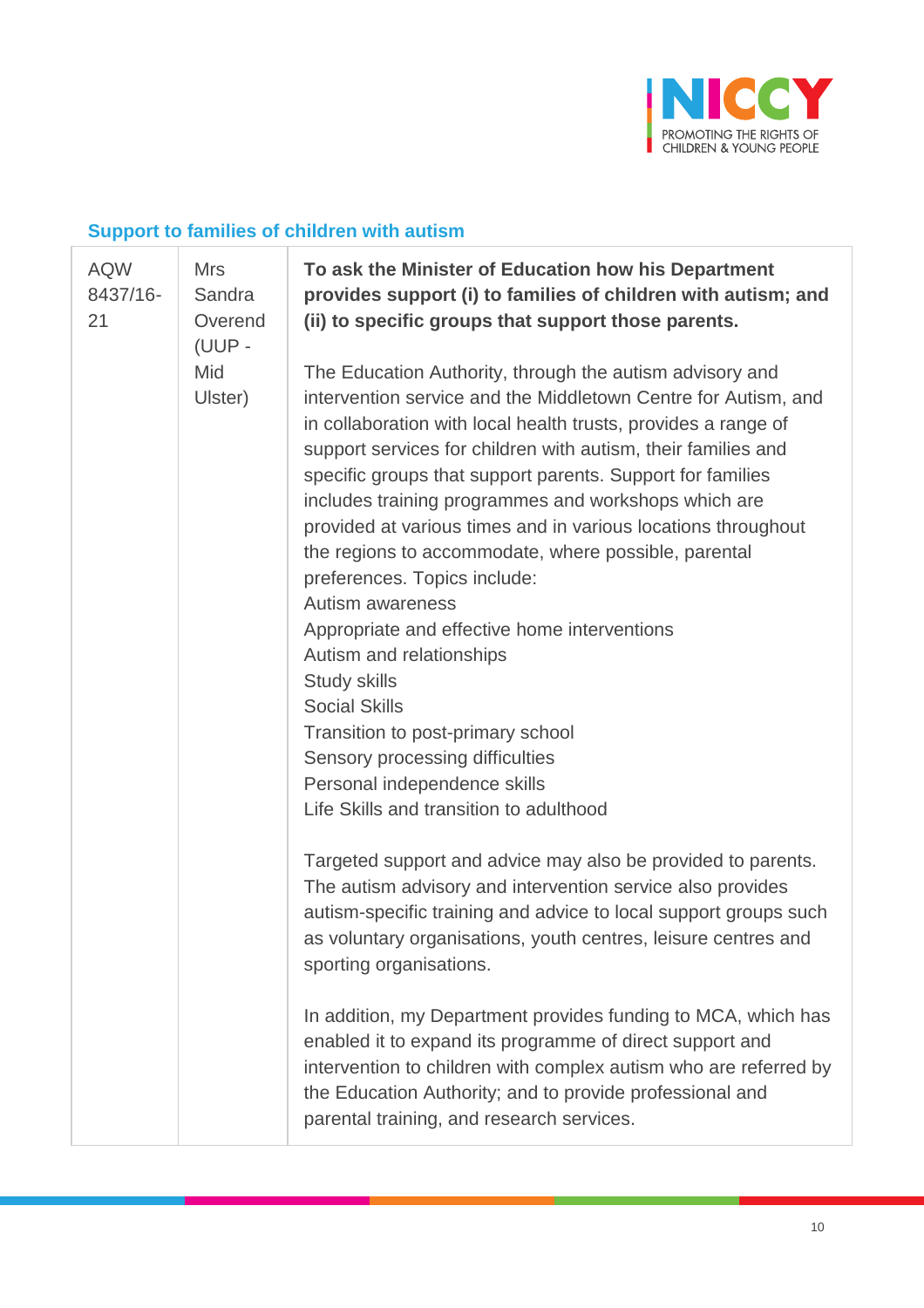

### **Provisions allowing pupils over 16 to withdraw from religious or collective workship**

| <b>AQW</b><br>8397/16-<br>21 | Ms Paula<br><b>Bradshaw</b><br>(APNI -<br>South<br>Belfast) | To ask the Minister of Education whether he has any plans<br>to bring provisions allowing pupils over 16 to choose to<br>withdraw from religious or collective worship in line with<br>the rest of the United Kingdom.                                                                                                                                                                  |
|------------------------------|-------------------------------------------------------------|-----------------------------------------------------------------------------------------------------------------------------------------------------------------------------------------------------------------------------------------------------------------------------------------------------------------------------------------------------------------------------------------|
|                              |                                                             | It is for Boards of Governors, in consultation with the school<br>trustees and the principal, to decide the arrangements for<br>collective worship, having regard to the ethos of the school and<br>its registered pupils. Parental consent is required for a pupil to<br>withdraw from religious education or collective worship, or from<br>both, and I have no plans to change this. |

## **Allocation of Fresh Start Agreement funding for school maintenance**

| <b>AQW</b><br>8377/16-<br>21 | Ms Kellie<br>Armstrong<br>(APNI -<br>Strangford) | To ask the Minister of Education for an update on his<br>discussions with the Secretary of State in relation to<br>allowing the allocation of Fresh Start Agreement money<br>for the maintenance of schools.                                                                                         |
|------------------------------|--------------------------------------------------|------------------------------------------------------------------------------------------------------------------------------------------------------------------------------------------------------------------------------------------------------------------------------------------------------|
|                              |                                                  | The first tranche of Fresh Start funding, announced in March<br>16, is for the provision of new schools in the shared and<br>integrated education sectors. My most recent discussions with<br>the Secretary of State have been in relation to maximising the<br>impact of the funding going forward. |
|                              |                                                  | There are no proposals to apply Fresh Start funding to school<br>maintenance activities. Maintenance is funded from the<br>resource budget; the Fresh Start funding available is in the<br>form of capital and would not therefore be applicable to<br>maintenance activities.                       |
|                              |                                                  | Maintenance of schools in the Controlled, Voluntary<br>Maintained and Irish Medium sectors is the responsibility of<br>the Education Authority (EA), while maintenance of schools in                                                                                                                 |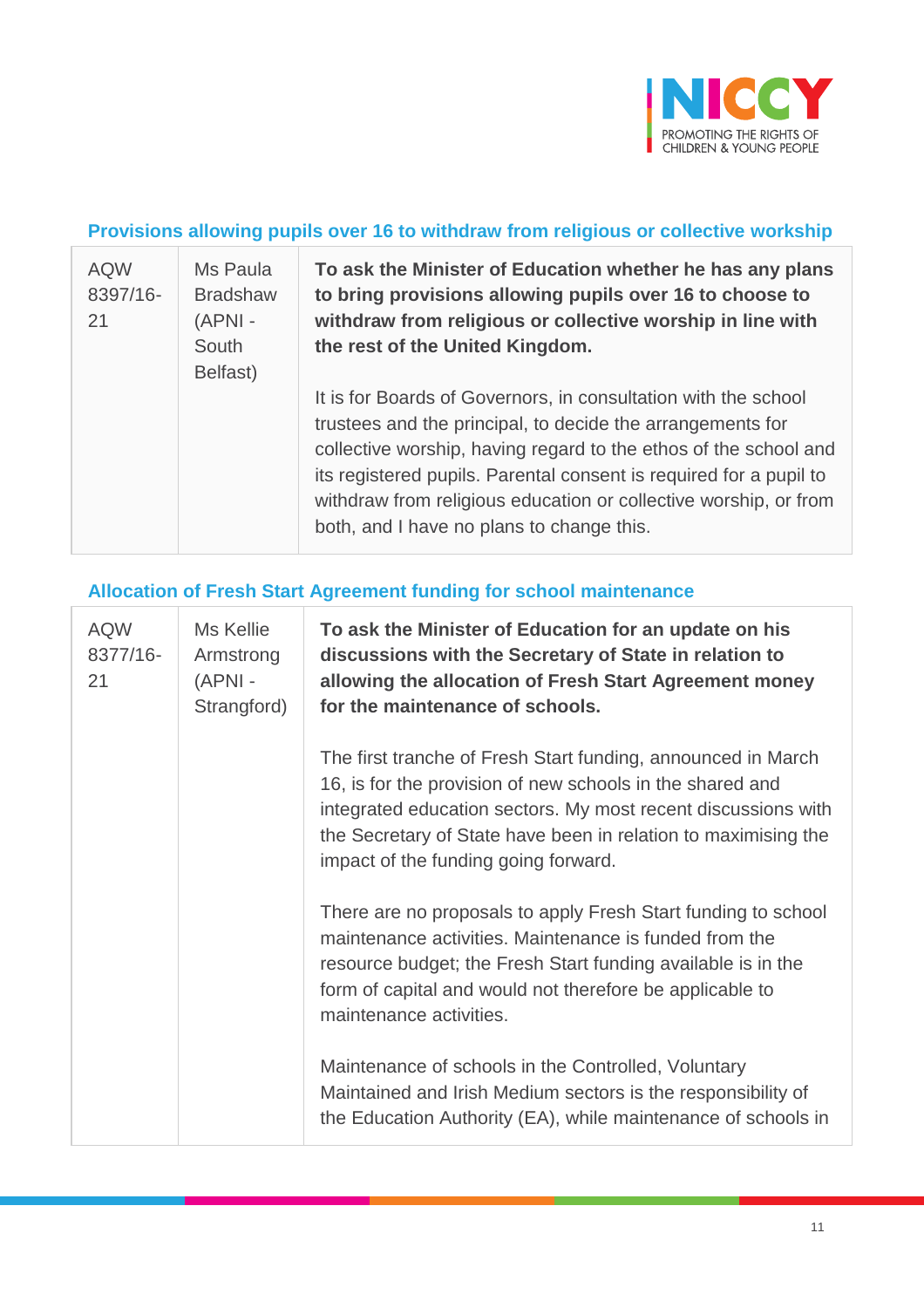

| themselves. |
|-------------|
|             |

## **Rural proofing to prevent rural school pupils with SEN being adversely impacted**

| <b>AQW</b><br>8375/16-<br>21 | Ms Kellie<br>Armstrong<br>(APNI-<br>Strangford) | To ask the Minister of Education what rural proofing has<br>been carried out for rural schools so pupils with Special<br><b>Educational Needs will not be impacted adversely.</b><br>My officials sought clarification on the question and I                                                                                                                     |
|------------------------------|-------------------------------------------------|------------------------------------------------------------------------------------------------------------------------------------------------------------------------------------------------------------------------------------------------------------------------------------------------------------------------------------------------------------------|
|                              |                                                 | understand that rural proofing was in regards to looking at<br>special educational needs provision and the transport that is<br>provided.                                                                                                                                                                                                                        |
|                              |                                                 | The statutory responsibility for securing provision for pupils<br>with Special Educational Needs (SEN) rests with schools, and<br>the Education Authority (EA) which is responsible under<br>legislation for identifying, assessing and making provision for<br>children with SEN. Support for pupils with SEN is based on<br>the individual needs of the child. |
|                              |                                                 | Where the Education Authority maintains a statement of<br>special educational needs for a pupil, the decision about<br>where a child is placed, including whether they should be<br>provided with transport assistance will be considered as part<br>of the statementing process.                                                                                |
|                              |                                                 | Where a specific need for transport assistance is identified as<br>part of this process, transport assistance will be provided.<br>Where a specific need for transport is not identified as part of<br>this process, or where a child does not have a statement of<br>SEN, normal eligibility rules apply.                                                       |
|                              |                                                 | The SEN policy and legislative framework, supported by a                                                                                                                                                                                                                                                                                                         |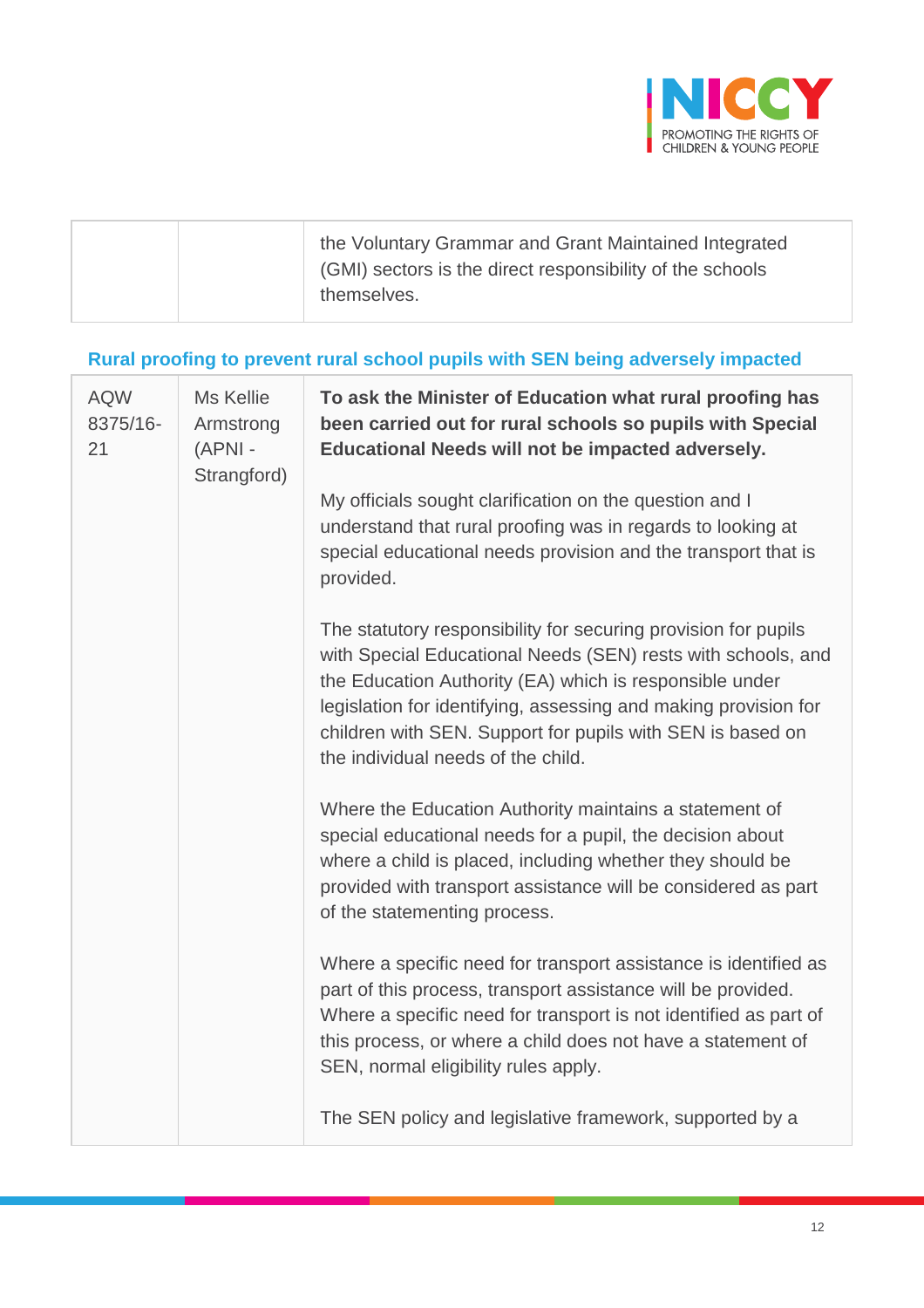

|  | statutory code of practice provides access to special<br>educational provision and supports, in exactly the same way<br>to children in rural areas as it does to those in urban areas. |
|--|----------------------------------------------------------------------------------------------------------------------------------------------------------------------------------------|
|--|----------------------------------------------------------------------------------------------------------------------------------------------------------------------------------------|

## **Appeals process for SEN statementing**

| <b>AQW</b><br>8374/16<br>$-21$ | Ms Kellie<br>Armstrong | To ask the Minister of Education to detail the appeals<br>process for Special Educational Needs statementing.                                                                                                                                                                                                                                                                                                 |
|--------------------------------|------------------------|---------------------------------------------------------------------------------------------------------------------------------------------------------------------------------------------------------------------------------------------------------------------------------------------------------------------------------------------------------------------------------------------------------------|
|                                | (APNI -<br>Strangford  | The formal appeals process for Special Educational Needs<br>statementing is set in special education legislation, and gives<br>parents the right, under certain circumstances, to appeal to the<br>Special Educational Needs and Disability Tribunal (SENDIST)<br>about Education Authority (EA) decisions on SEN provision<br>during the assessment and statementing process.                                |
|                                |                        | The Northern Ireland Courts Service and Tribunal<br>Service is responsible for the SENDIST. An appeal to the<br>Tribunal must be made within two months of any disputed<br>decision and may be made by application to the Tribunal in<br>writing to 2nd Floor, Royal Courts of Justice, Chichester Street,<br>Belfast BT1 3JF, by telephone at 0300 200 7812 or by Email<br>at tribunalsunit@courtsni.gov.uk. |
|                                |                        | Guidance for parents can be found in "The Special Education"<br>Needs and Disability Tribunal - "How To Appeal" booklet which<br>is provided by SENDIST and can be found<br>on its website: https://www.courtsni.gov.uk/en-<br>GB/Tribunals/SpecialEduNeedsnDisability/Documents/SENDIS<br>T-How-to-Appeal.pdf                                                                                                |
|                                |                        | The Education Authority also offers an informal route for<br>dispute resolution in regard to provision being made for<br>children with Special Educational Needs. The Dispute<br>Avoidance and Resolution Service (DARS) provides an                                                                                                                                                                          |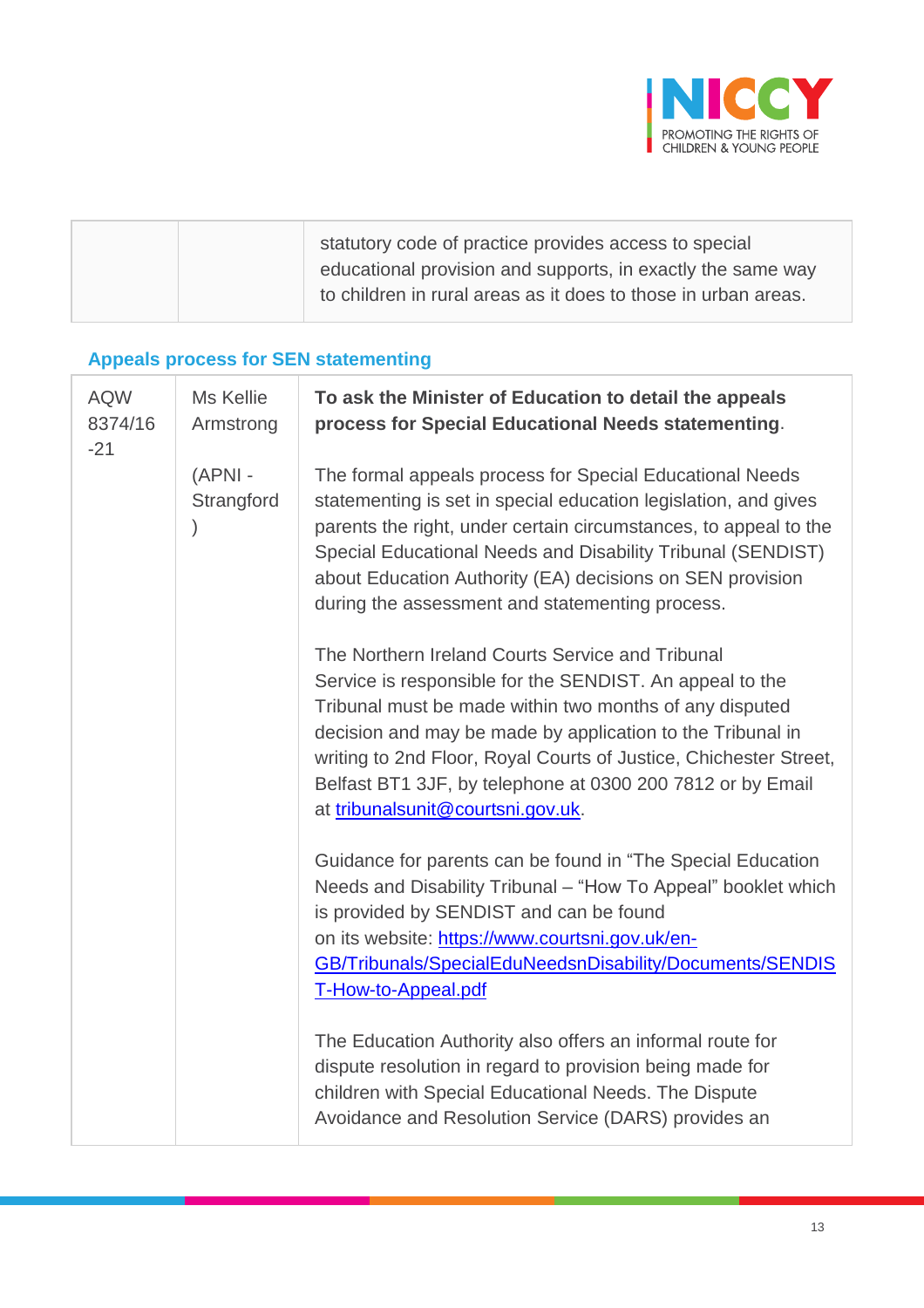

| opportunity to resolve areas of disagreement between parents<br>and schools and/or the EA. The DARS is an independent,<br>confidential and informal service designed to provide an<br>opportunity for identifying points of disagreement and finding<br>ways forward that all parties are willing to accept. There is a<br>DARS contact in the EA offices, independent of its Special<br>Education section. |
|-------------------------------------------------------------------------------------------------------------------------------------------------------------------------------------------------------------------------------------------------------------------------------------------------------------------------------------------------------------------------------------------------------------|
| Lodging an appeal to the Tribunal does not prevent a parent<br>from making a referral to DARS and vice versa.                                                                                                                                                                                                                                                                                               |

## **Funding for classroom assistants for children with SEN**

| <b>AQW</b><br>8310/16-<br>21 | Mr<br>Cathal<br><b>Boylan</b><br>$(SF -$<br><b>Newry</b> | To ask the Minister of Education what funding is available<br>for classroom assistants for children with Special<br>Educational Needs in (i) private; and (ii) public pre-schools.<br>It is the Education Authority (EA), through the statutory                                                                                                        |
|------------------------------|----------------------------------------------------------|--------------------------------------------------------------------------------------------------------------------------------------------------------------------------------------------------------------------------------------------------------------------------------------------------------------------------------------------------------|
|                              | and<br>Armagh)                                           | assessment process, that determines if a child will require a<br>formal statement. The statement will identify the child's individual<br>needs and the range of provision to be made, including provision<br>of a classroom assistant, if required.                                                                                                    |
|                              |                                                          | The Education Authority which is the funding authority for<br>controlled and maintained schools and the Department which is<br>the funding authority for Voluntary Grammar and Grant<br>Maintained Integrated schools provide funding for classroom<br>assistance support, if this is detailed in a child's statement of<br>special educational needs. |
|                              |                                                          | Should the EA determine that a private nursery setting is an<br>appropriate placement for a child with a statement of SEN, the<br>EA will provide funding for classroom assistance support, if this<br>is detailed in the child's statement.                                                                                                           |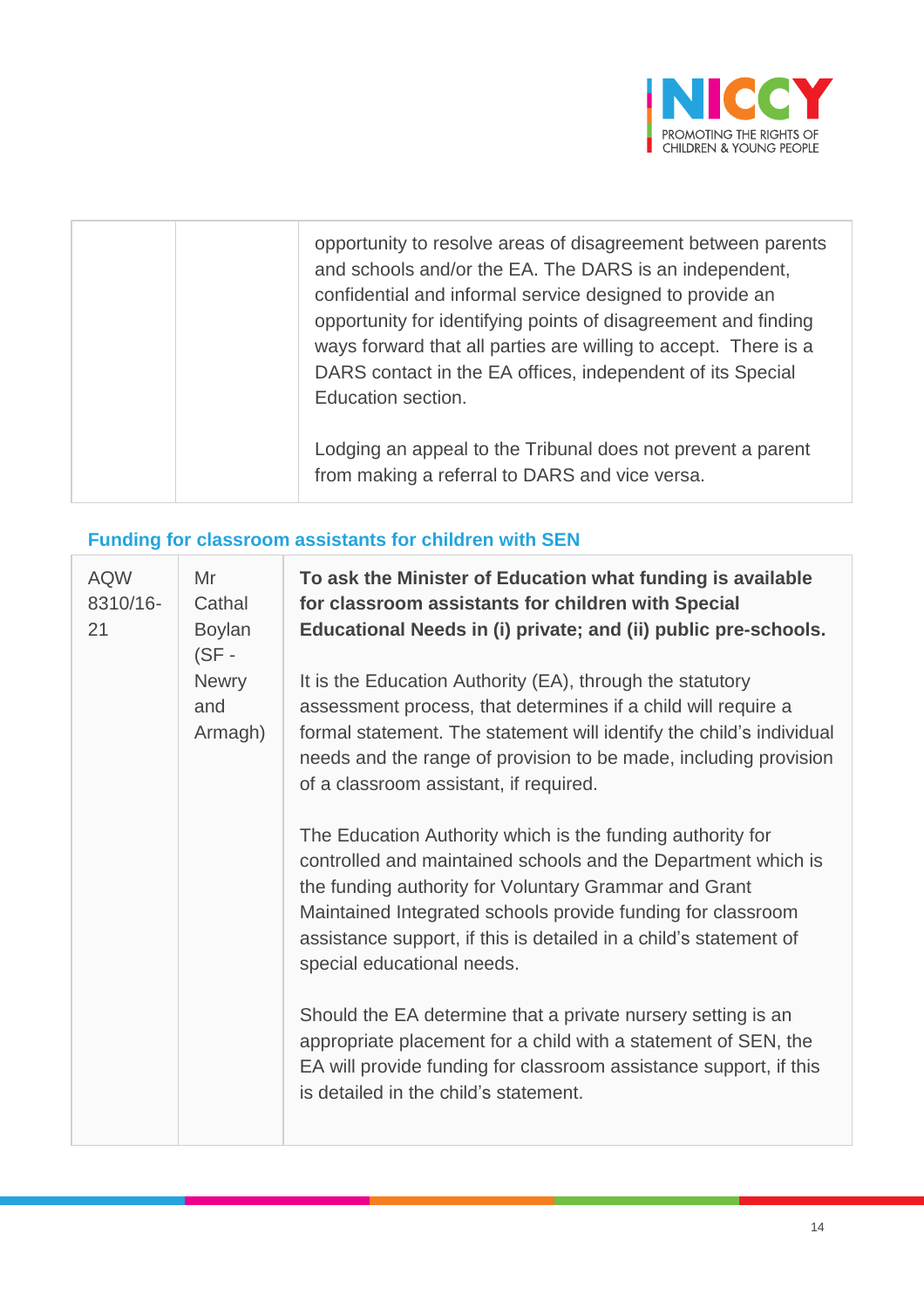

| Nurseries and pre-school settings may appoint additional staff<br>from their own budgets to support children with SEN. Some<br>nurseries and pre-school settings can also access short term<br>targeted support from classroom assistants attached to<br>the SEN early years inclusion service or other EA funded SEN |
|-----------------------------------------------------------------------------------------------------------------------------------------------------------------------------------------------------------------------------------------------------------------------------------------------------------------------|
| services.                                                                                                                                                                                                                                                                                                             |

## **How youth clubs are governed**

 $\overline{1}$ 

| <b>AQW</b><br>7915/16-<br>21 | Mr Richie<br><b>McPhillips</b><br>(SDLP-<br>Fermanagh<br>and South | To ask the Minister of Education to outline how youth<br>clubs are governed by (i) his Department; (ii) the<br><b>Education Authority; and (iii) the Council for Catholic</b><br><b>Maintained Schools.</b>                                                                                                                                                                                                                                                                                                                                                                                                                                                                                                                                                                                                                                                                                                                                                                                                                                                                                                                                                                                                                                     |
|------------------------------|--------------------------------------------------------------------|-------------------------------------------------------------------------------------------------------------------------------------------------------------------------------------------------------------------------------------------------------------------------------------------------------------------------------------------------------------------------------------------------------------------------------------------------------------------------------------------------------------------------------------------------------------------------------------------------------------------------------------------------------------------------------------------------------------------------------------------------------------------------------------------------------------------------------------------------------------------------------------------------------------------------------------------------------------------------------------------------------------------------------------------------------------------------------------------------------------------------------------------------------------------------------------------------------------------------------------------------|
|                              | Tyrone)                                                            | As set out in Article 37 of the Education and Libraries (NI)<br>Order 1986 the Education Authority (EA) has responsibility<br>for the provision of adequate facilities for recreational, social,<br>physical, cultural and youth service activities. Therefore, the<br>planning, funding and delivery of youth work is based on the<br>EA assessment of the needs of young people aligned to the<br>Department's priorities as set out in 'Priorities for Youth'.<br>The Department does not directly fund youth clubs and is<br>not the employer of youth workers in EA funded youth<br>clubs. The EA has advised that Voluntary youth clubs are<br>governed by Management Committees and, in order to be a<br>registered group and receive funding, youth clubs have to<br>demonstrate good governance to the Education Authority<br>(EA) in terms of constitution, policies, procedures,<br>compliance, internal controls, insurance, finance, and<br>management of staff and volunteers.<br>In the controlled sector youth clubs are managed by a Youth<br>Worker-in-Charge, reporting to the Area Youth Officer or<br>his/her delegate. Controlled Youth clubs normally have an<br>Advisory Committee which provides advice to support the |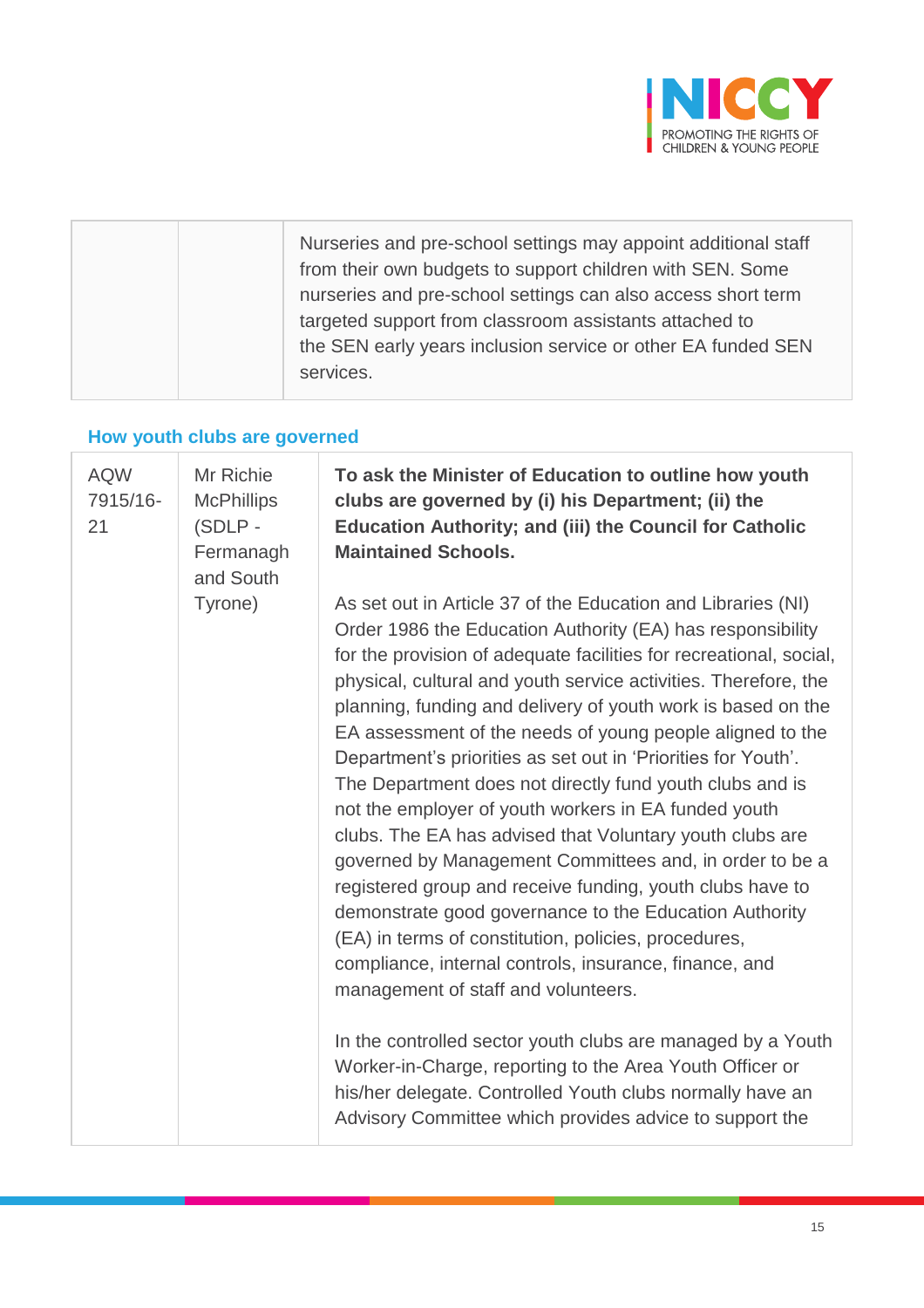

| development and implementation of the youth club<br>programme and the use of club funds.<br>Youth Clubs in schools are governed by the Board of<br>Governors of the school.                                                                                                                                                                                                    |
|--------------------------------------------------------------------------------------------------------------------------------------------------------------------------------------------------------------------------------------------------------------------------------------------------------------------------------------------------------------------------------|
| The EA youth service does not have a direct<br>governance relationship with CCMS about youth clubs<br>in maintained schools.                                                                                                                                                                                                                                                   |
| As part of the 2016-17 Regional Youth Development<br>Plan, the EA has established a Practice Development<br>Group including stakeholders to consider the training<br>requirements of the EA funded youth sector to strengthen<br>governance and accountability arrangements. This will<br>include the provision of advice on governance, legal and<br>regulatory requirements. |

## **Time allocated to schools for Educational Psychologists**

| <b>AQW</b><br>6800/16- | Mr<br><b>Ross</b> | To ask the Minister of Education how many children were<br>not assessed because the school had used their allocation |
|------------------------|-------------------|----------------------------------------------------------------------------------------------------------------------|
| 21                     | Hussey            | of time for the Educational Psychologist as given by the                                                             |
|                        |                   |                                                                                                                      |
|                        | (UUP -            | Education Authority for each of the last five years.                                                                 |
|                        | West              |                                                                                                                      |
|                        | Tyrone)           | The allocation of time from the Education Psychologist to the                                                        |
|                        |                   | school is the guaranteed minimum time for stage 3 assessments.                                                       |
|                        |                   | If cases where a school has a serious concern and has used                                                           |
|                        |                   | their time allocation the Education Psychologist Service (EPS)                                                       |
|                        |                   | will still endeavour to arrange for the child to be assessed.                                                        |
|                        |                   |                                                                                                                      |
|                        |                   | Statutory work is also provided over and above the allocation.                                                       |
|                        |                   | Information on the number of children not assessed in any given                                                      |
|                        |                   | year would only be held by individual schools.                                                                       |
|                        |                   |                                                                                                                      |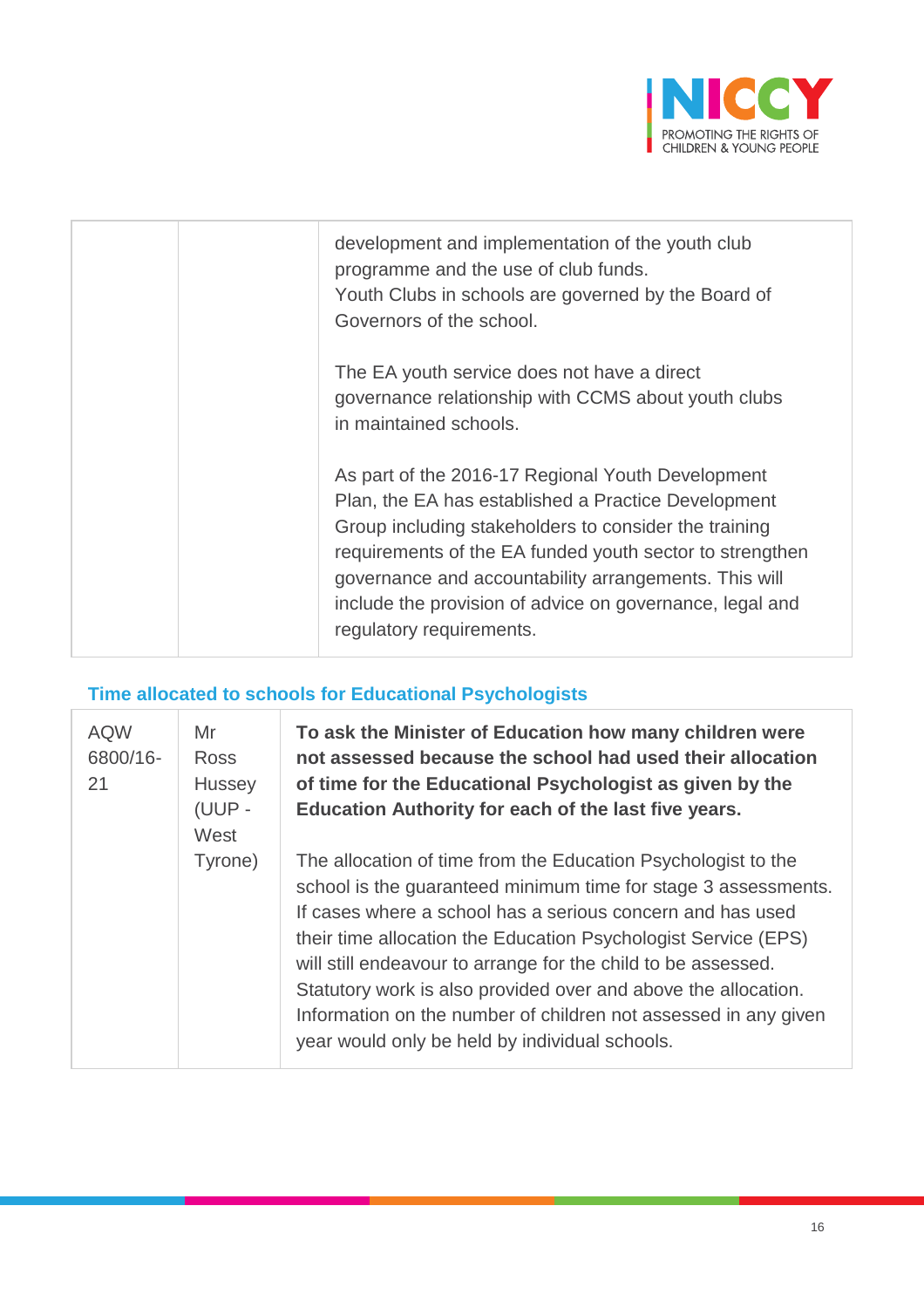

## **Number of children assessed for special educational need**

| <b>AQW</b><br>6798/16-<br>21 | Mr Ross<br><b>Hussey</b><br>$(UUP -$<br>West | To ask the Minister of Education how many children were<br>assessed for special educational need for each of the last five<br>years.                                                                                                                                                                                                                                                                                              |
|------------------------------|----------------------------------------------|-----------------------------------------------------------------------------------------------------------------------------------------------------------------------------------------------------------------------------------------------------------------------------------------------------------------------------------------------------------------------------------------------------------------------------------|
|                              | Tyrone)                                      | Given your reference to allocation of time from Education<br>Psychologists to schools in AQW 6800/16-21, the Department is<br>interpreting this question as relating to assessments at Stage 3 of<br>the Code of Practice on the Identification and Assessment of<br><b>Special Educational Needs.</b>                                                                                                                            |
|                              |                                              | The Education Authority (EA) has advised that recent changes to<br>its Education Management System appear to be impacting on the<br>accuracy/robustness of reports being generated. As such, the EA<br>is unable, at present, to provide the information requested.<br>The Authority has confirmed that it is endeavouring to rectify the<br>situation and that it expects to have the information available at<br>a future date. |
|                              |                                              | I will write to the Member when the information is received from the<br>EA.                                                                                                                                                                                                                                                                                                                                                       |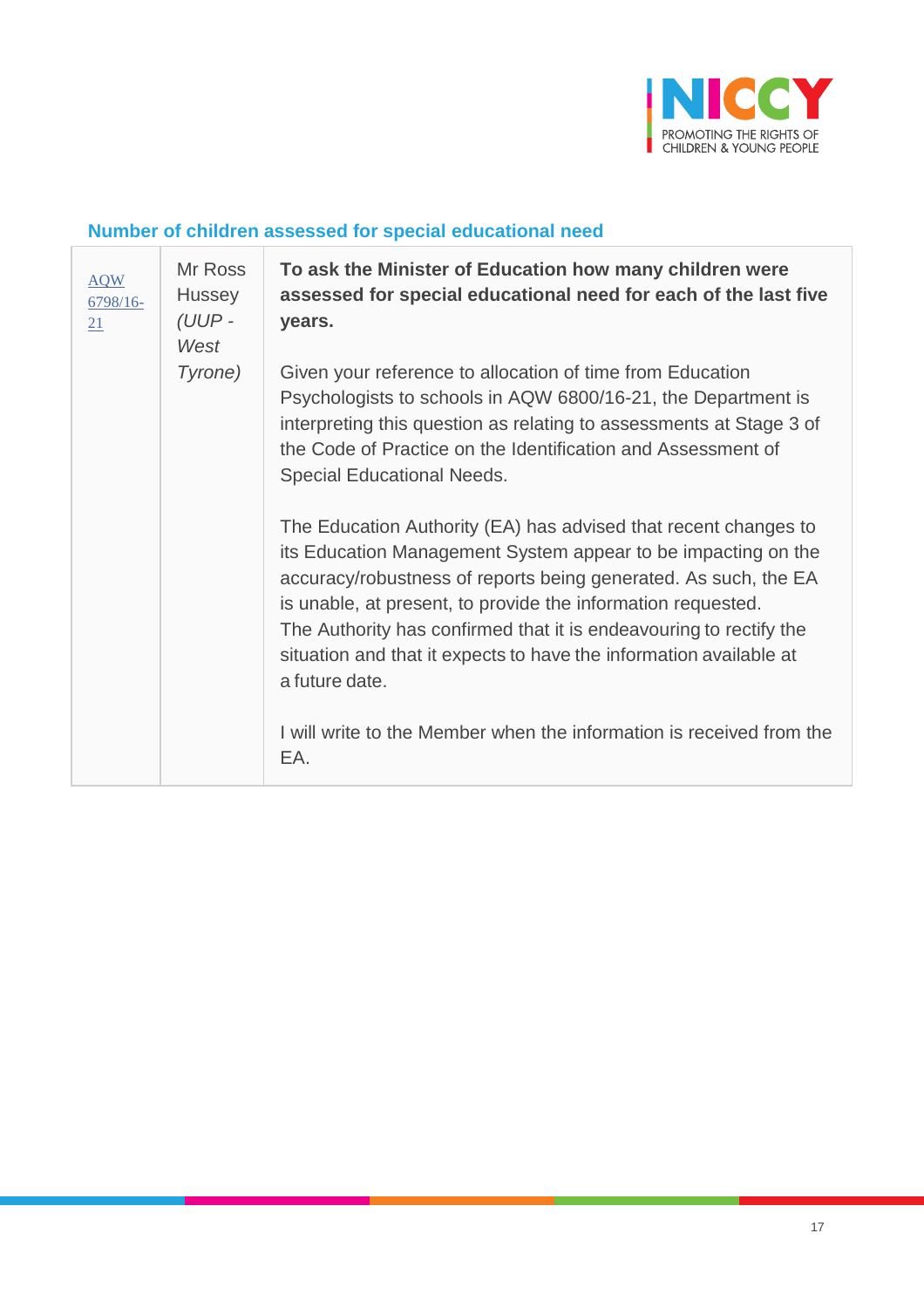

#### **Referrals to educational psychologists for SEN assessment**

**To ask the Minister of Education how many referrals to educational psychologists have been made as part of the special educational needs statutory assessment process in each year since 2010.**

The Education Authority will make referrals to educational psychologists for advice as part of the statutory assessment process at Stage 4 of the Code of Practice and may also make such referrals as part of the statutory annual review of statements. The numbers of referrals are as follows:

| <b>AQW</b>         | <b>Mrs</b><br>Sandr<br>a<br>Over<br>end<br>(UUP |                                           | 2010<br>/11 | 2011<br>/12 | 2012<br>/13 | 2013<br>/14 | 2014<br>/15 | 2015<br>/16 |
|--------------------|-------------------------------------------------|-------------------------------------------|-------------|-------------|-------------|-------------|-------------|-------------|
| 5327/<br>$16 - 21$ |                                                 | <b>Stage</b><br>4 Stat<br>utory<br>Advice | 1861        | 2062        | 2372        | 2558        | 2574        | 2329        |
|                    | - Mid<br><b>Ulster</b>                          | <b>Statut</b><br>ory<br>Revie<br>W        | 1496        | 1552        | 1674        | 1487        | 1795        | 1963        |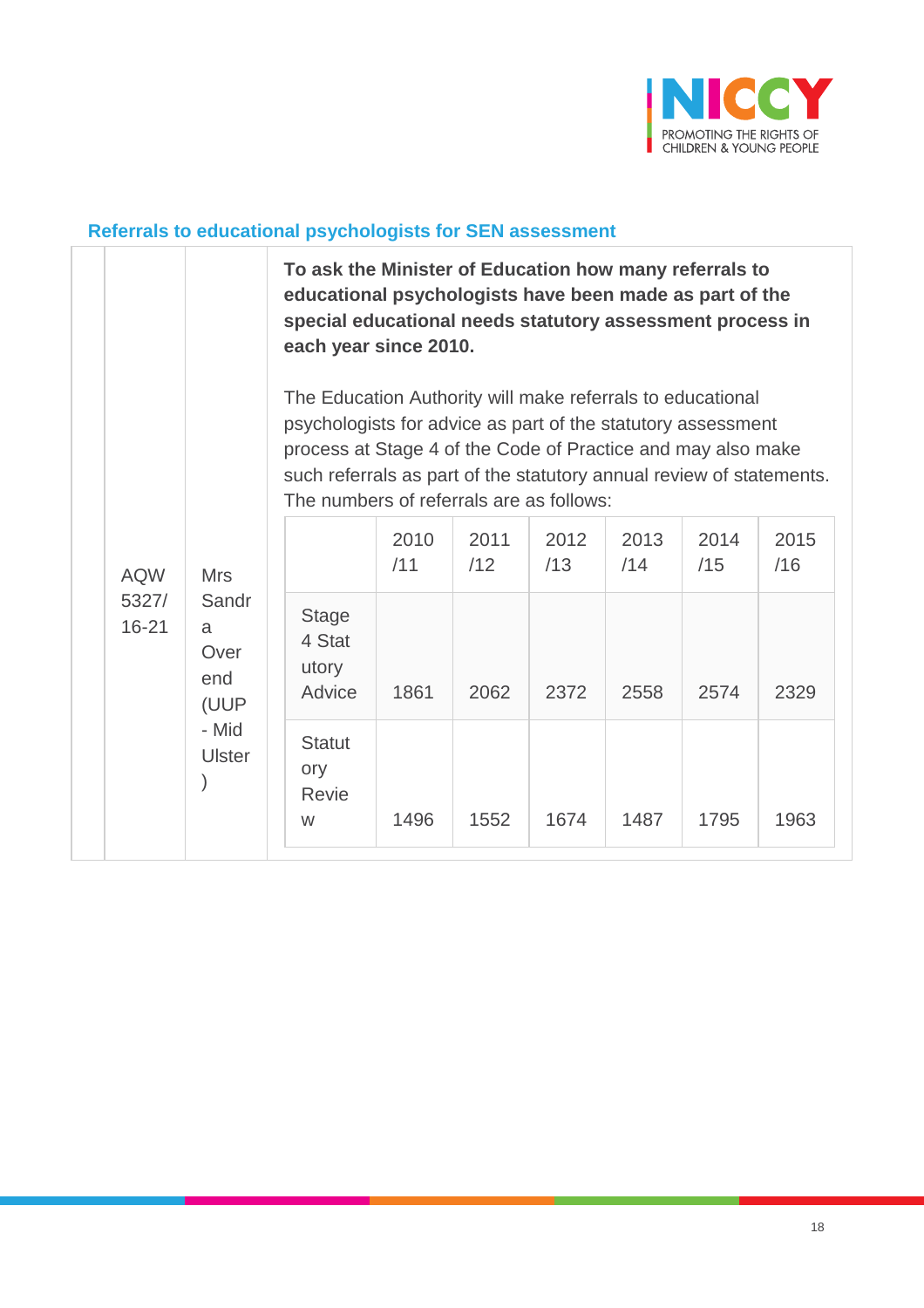

## **Funding for tackling paramilitary activity**

| <b>AQW</b><br>8560/16-<br>21 | Mr<br>David<br>Ford<br>$(APNI -$<br>South<br>Antrim) | To ask the Minister of Finance further to his written<br>statement to the Assembly, Fresh Start - 2016, what<br>processes are in place to reach agreement between the<br><b>Executive and the UK Government to access the potential</b><br>funding earmarked for Tackling Paramilitary Activity for<br>2018-19 onwards.                                                                                                                        |  |  |  |
|------------------------------|------------------------------------------------------|------------------------------------------------------------------------------------------------------------------------------------------------------------------------------------------------------------------------------------------------------------------------------------------------------------------------------------------------------------------------------------------------------------------------------------------------|--|--|--|
|                              |                                                      | The British Government committed in the Fresh Start Agreement<br>to providing £25 million of additional funding over five years to<br>tackle continuing paramilitary activity. The Chief Secretary to the<br>Treasury has now advised that some £5 million/ £5 million/ £7.5<br>million /£7.5 million will be available from 2018-19 onwards.<br>Discussions will be had with Treasury/NIO should the actual<br>requirements differ from this. |  |  |  |

### **Support for people who are feeling suicidal**

| <b>AQW</b><br>8687/16-<br>21 | Ms Carla<br>Lockhart<br>(DUP -<br>Upper<br>Bann) | To ask the Minister of Health what statutory assistance is<br>available for people who are feeling suicidal; and what<br>projects and groups her Department is funding in the<br>voluntary sector to try and assist with preventing suicide.<br>My Department allocates over £7m annually to suicide<br>prevention. The Public Health Agency manages the<br>implementation of the Protect Life suicide prevention strategy<br>and allocation of this budget. |
|------------------------------|--------------------------------------------------|--------------------------------------------------------------------------------------------------------------------------------------------------------------------------------------------------------------------------------------------------------------------------------------------------------------------------------------------------------------------------------------------------------------------------------------------------------------|
|                              |                                                  | A range of self-harm and suicide prevention services are<br>provided regionally. These include: Lifeline 24/7 helpline and<br>associated support services; the Self Harm<br>Intervention Programme; Card Before You Leave; RAID pilot<br>scheme in the Northern Trust; bereavement support; mental<br>health services; psychological therapies; public information<br>campaigns; and training on suicide/mental health awareness;                            |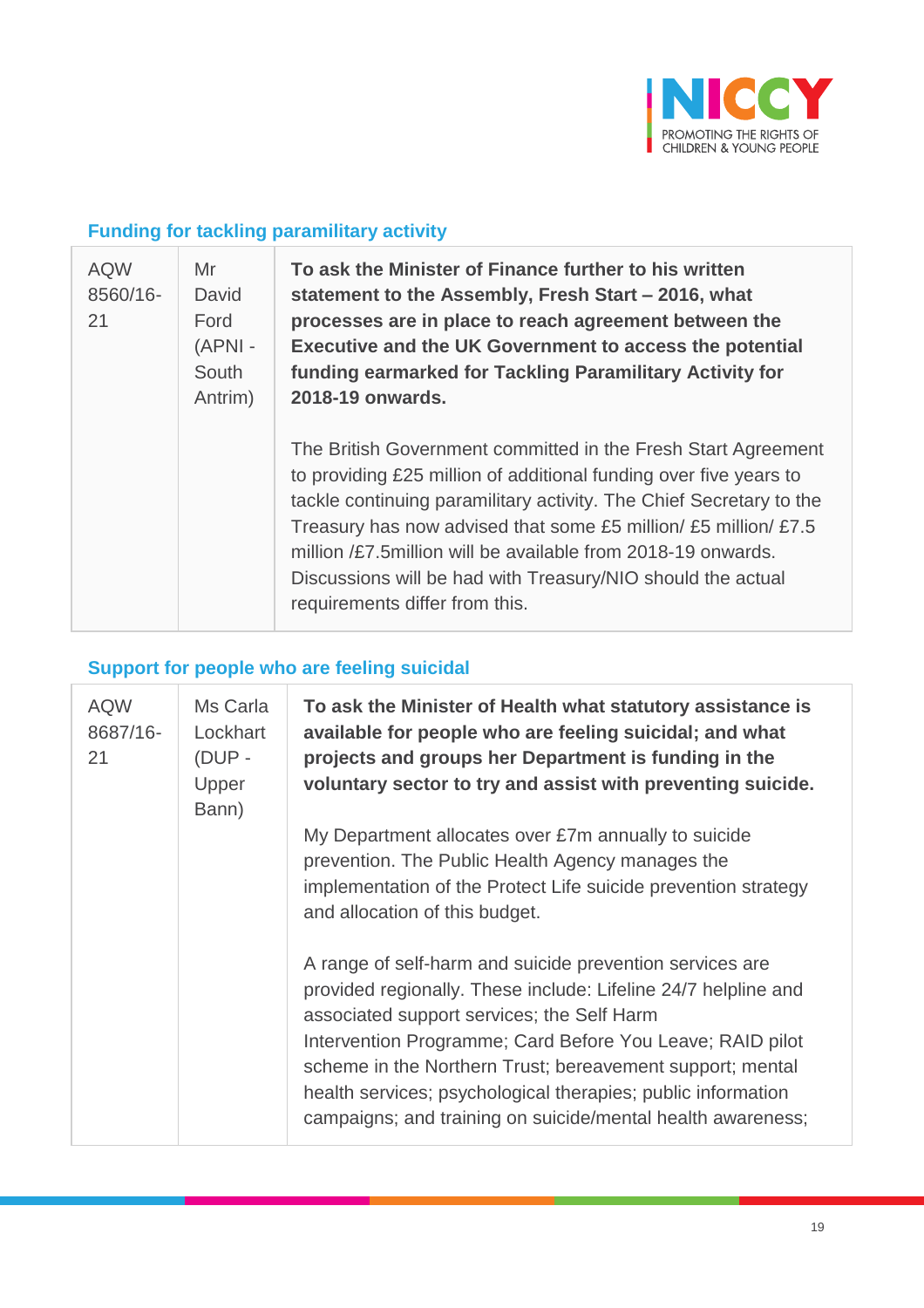

| work with the arts sector; family and individual outreach support;<br>and counselling and complementary therapies.                                                                                                                                                                                                                            |
|-----------------------------------------------------------------------------------------------------------------------------------------------------------------------------------------------------------------------------------------------------------------------------------------------------------------------------------------------|
| To date in 2016-17, the Public Health Agency has invested in 95<br>projects/activities through 60 different providers. In addition,<br>some 125 small grants have been awarded to various providers<br>through the CLEAR project, and 32 grants directly to Sports<br>Coaches. A full list of the groups funded is available from the<br>PHA. |

## **Support for foster families**

| <b>AQW</b><br>8462/16-<br>21 | Mr Justin<br><b>McNulty</b><br>(SDLP-<br><b>Newry</b> | To ask the Minister of Health to detail any capital<br>assistance her Department offers to families that foster<br>children in order to allow them to foster more children.                                                                                                                                                                                                                                                                                                                                                                                                                                                                                                |  |
|------------------------------|-------------------------------------------------------|----------------------------------------------------------------------------------------------------------------------------------------------------------------------------------------------------------------------------------------------------------------------------------------------------------------------------------------------------------------------------------------------------------------------------------------------------------------------------------------------------------------------------------------------------------------------------------------------------------------------------------------------------------------------------|--|
|                              | and<br>Armagh)                                        | I can confirm that no specific allocation is made via the Health<br>and Social Care Board (HSCB) to HSC Trusts to extend the<br>homes of foster carers to facilitate the placement of children. On<br>occasions, when Trusts have highlighted a specific need<br>relating to the placement of a specific child or sibling group and<br>the HSCB or relevant Trust has been able to<br>identify sufficient funding, allocations have been made for<br>home extensions. This practice has become increasingly<br>difficult in recent years in the context of growing financial<br>pressures.<br>The HSCB does not currently collect data on the number of<br>home extensions |  |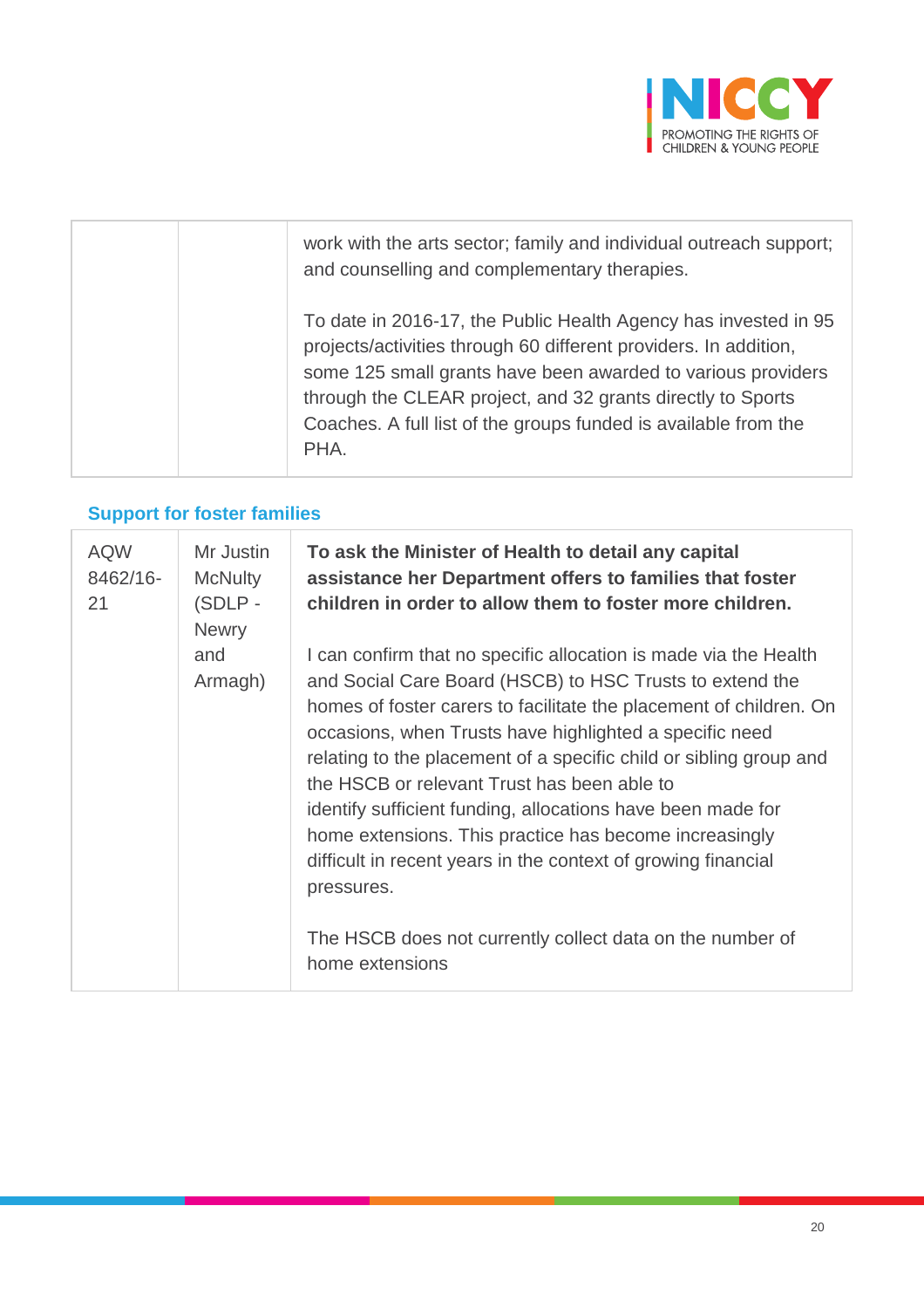

### **Update on action in Health and Wellbeing 2026**

| <b>AQW</b><br>Mr<br>7588/16-<br>Robbie<br>21<br><b>Butler</b><br>(UUP - | To ask the Minister of Health for an update on each action<br>contained in Health and Wellbeing 2026 - Delivering<br>Together.                                                                                                                                                                                                                                                                                                                                                                                 |
|-------------------------------------------------------------------------|----------------------------------------------------------------------------------------------------------------------------------------------------------------------------------------------------------------------------------------------------------------------------------------------------------------------------------------------------------------------------------------------------------------------------------------------------------------------------------------------------------------|
| Lagan<br>Valley)                                                        | Delivering Together sets out 18 actions to be taken forward over<br>the next 12 months.                                                                                                                                                                                                                                                                                                                                                                                                                        |
|                                                                         | Progress has been made in bringing forward all actions to ensure<br>full implementation within the<br>timeframe. I have announced the transformation oversight<br>structures and already commenced a series of engagement with<br>stakeholders. Additionally, the consultation on the criteria<br>proposed by the Expert Panel for the reconfiguration of Health and<br>Social Care services has begun and will run until 20<br>January 2017.<br>I have committed to bringing progress reports to the Assembly |

## **Out of hours service for children and young people with addiction and mental health problems**

|                                  | Ms<br><b>Nich</b><br>ola<br>Mall                                 | To ask the Minister of Health to list the out-of-hours services<br>available in each Health and Social Care Trust for (i) children<br>and young people; and (ii) adults with addiction and mental<br>health problems, identified by tier of service.                                                                                                                                                                                                                                      |
|----------------------------------|------------------------------------------------------------------|-------------------------------------------------------------------------------------------------------------------------------------------------------------------------------------------------------------------------------------------------------------------------------------------------------------------------------------------------------------------------------------------------------------------------------------------------------------------------------------------|
| <b>AQW</b><br>7415/<br>$16 - 21$ | on.<br>(SD)<br>$LP -$<br><b>Nort</b><br>h<br><b>Belf</b><br>ast) | Generally the first points of contact in an out of hours emergency are<br>Emergency Departments or Out of Hours GP Services which can<br>trigger a mental health response if that is assessed as being<br>required. The Regional Emergency Social Work service provides a<br>social work response to emergency situations regarding vulnerable<br>children and their families across the region on an out of hours basis<br>as follows: 5pm to 9am weekdays, and 24 hours at weekends and |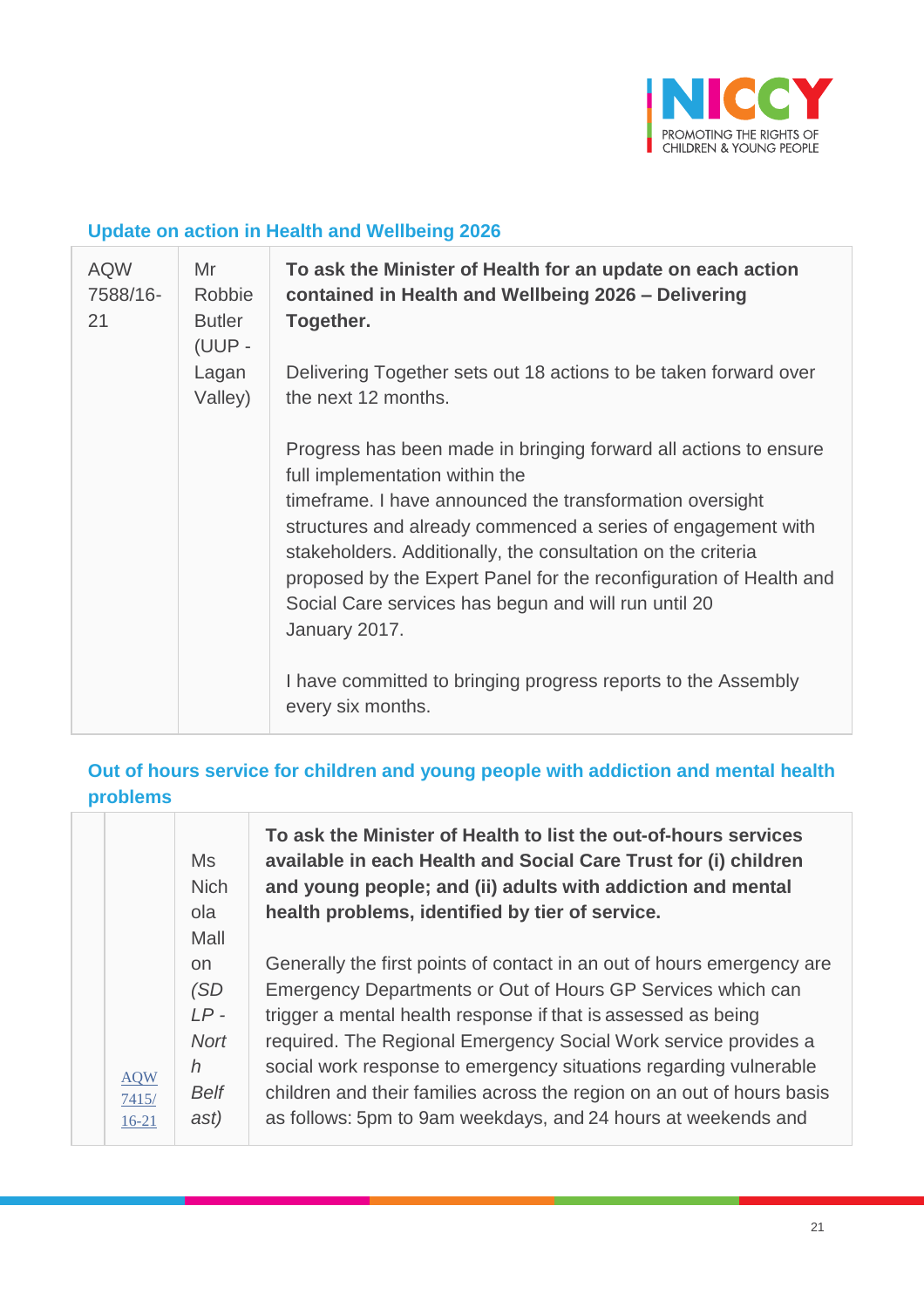

|  | Table 1 | service identified where possible. | bank holidays. Trusts have access to regional addiction treatment<br>beds as required. These regional services complement the Trust<br>services detailed at Tables 1 and 2 below.<br>(i) Out-of-hours services available in each Health<br>and Social Care Trust for children and young people with addiction<br>and mental health problems are detailed in Table 1 below, with tier of                                                                                                                                                                                                                                    |  |
|--|---------|------------------------------------|----------------------------------------------------------------------------------------------------------------------------------------------------------------------------------------------------------------------------------------------------------------------------------------------------------------------------------------------------------------------------------------------------------------------------------------------------------------------------------------------------------------------------------------------------------------------------------------------------------------------------|--|
|  |         | <b>Trust</b>                       | <b>Out-of-hours services for</b><br><b>Children and Young</b><br><b>People</b>                                                                                                                                                                                                                                                                                                                                                                                                                                                                                                                                             |  |
|  |         | Belfast &<br>South<br>Factorn      | A Crisis Assessment and<br>Intervention Team is in<br>place for under 18s<br>in acute mental health crisis<br>7 days per week 8:00am -<br>9:00pm for direct same<br>day/next day assessment<br>and intervention and on-<br>call 9:00pm - 8:00am for<br>advice, guidance and direct<br>assessment where<br>clinically indicated. This<br>Team accepts referrals<br>from General Practice,<br><b>Emergency Departments</b><br>and Social Services.<br>Belfast Trust has a<br>Consultant Psychiatrist, a<br><b>Senior Trainee</b><br><b>Psychiatrist and a Senior</b><br>Mental Health Manager on-<br>oll at all times out of |  |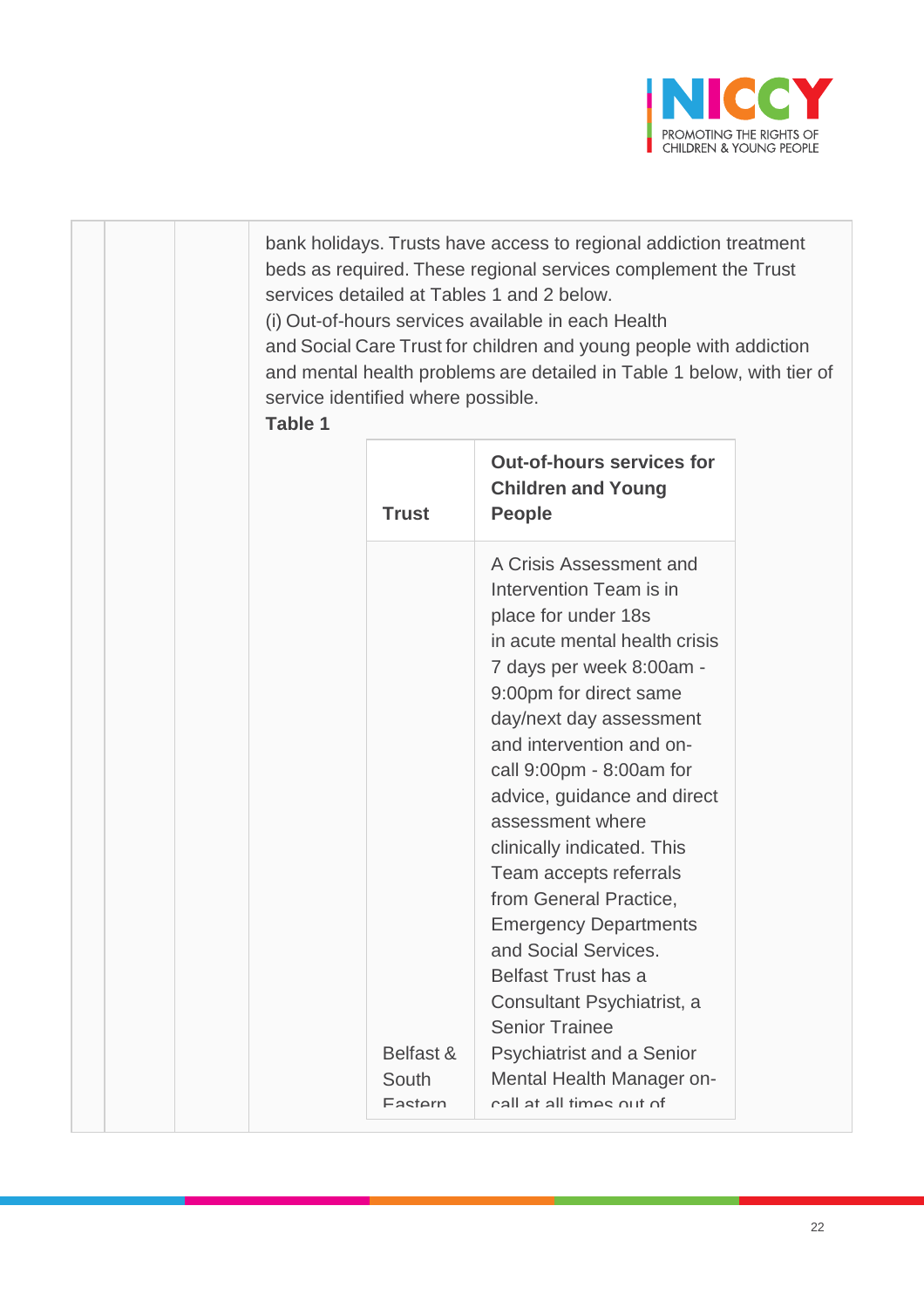

|  | Northern | hours.<br><b>Crisis Resolution and</b><br><b>Home Treatment</b><br>Team (CRHT), Step 4/5<br>operates from 9am to 9pm<br>Monday to Friday,<br>Saturday 10am to 2pm and<br>Sunday from 9am to<br>5pm. Outside these<br>hours, the Rapid<br>Assessment Interface and<br>Discharge service<br>(RAID) see and risk assess<br>all young people. All the<br>young people are seen<br>within a 2 hour timeframe<br>by both CRHT and<br>RAID. RAID work closely<br>with CAMHS and Learning<br><b>Disability Services to</b><br>ensure that people who are<br>within these groups are<br>also supported.<br>A dedicated CAMHS Team<br>provides an emergency |
|--|----------|---------------------------------------------------------------------------------------------------------------------------------------------------------------------------------------------------------------------------------------------------------------------------------------------------------------------------------------------------------------------------------------------------------------------------------------------------------------------------------------------------------------------------------------------------------------------------------------------------------------------------------------------------|
|  |          | response 9.00am to<br>7.00pm Monday to Friday<br>and 9.00 am to 5.00pm at<br>weekends and Bank<br>Holidays. Outside of these                                                                                                                                                                                                                                                                                                                                                                                                                                                                                                                      |
|  | Southern | hours young people<br>nrecenting to Emergency                                                                                                                                                                                                                                                                                                                                                                                                                                                                                                                                                                                                     |

ł.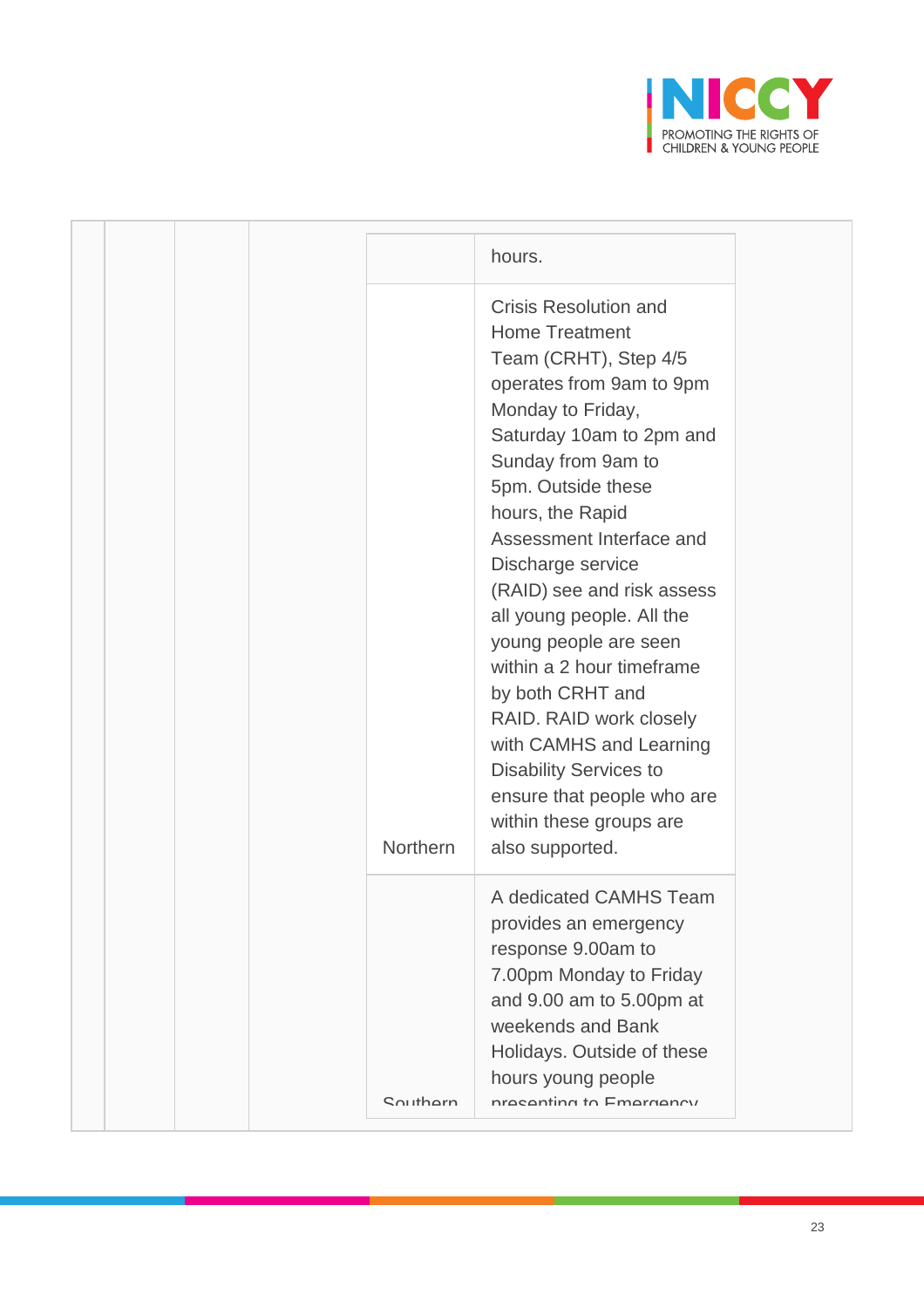

|  |                | Departments are triaged<br>and seen by Staff Grade<br>and above and if a child<br>safety plan can be agreed<br>they are discharged for<br>CAMHS follow up at<br>9.00am the following day. If<br>they are not medically fit for<br>discharge or are seen as<br>too vulnerable to discharge<br>they remain in hospital until<br>CAMHS can assess the<br>following morning. Where<br>presentations are complex<br><b>Medical Staff can liaise</b><br>directly with the Consultant<br>Psychiatrist on call. |  |
|--|----------------|---------------------------------------------------------------------------------------------------------------------------------------------------------------------------------------------------------------------------------------------------------------------------------------------------------------------------------------------------------------------------------------------------------------------------------------------------------------------------------------------------------|--|
|  | <i>Mactarn</i> | CAMHS, Family and<br>Childcare provides the<br>following services for<br><b>Children and Young</b><br>People beyond the 9 to 5<br>working day arrangements:<br>In cases of low risk, a<br><b>Card Before You Leave</b><br>Service is operational<br>across the Trust which<br>provides follow up to young<br>people who present as<br>concerning but at low risk<br>to Emergency Department<br>(EDs). This service is<br>availahla 265 dave nar                                                         |  |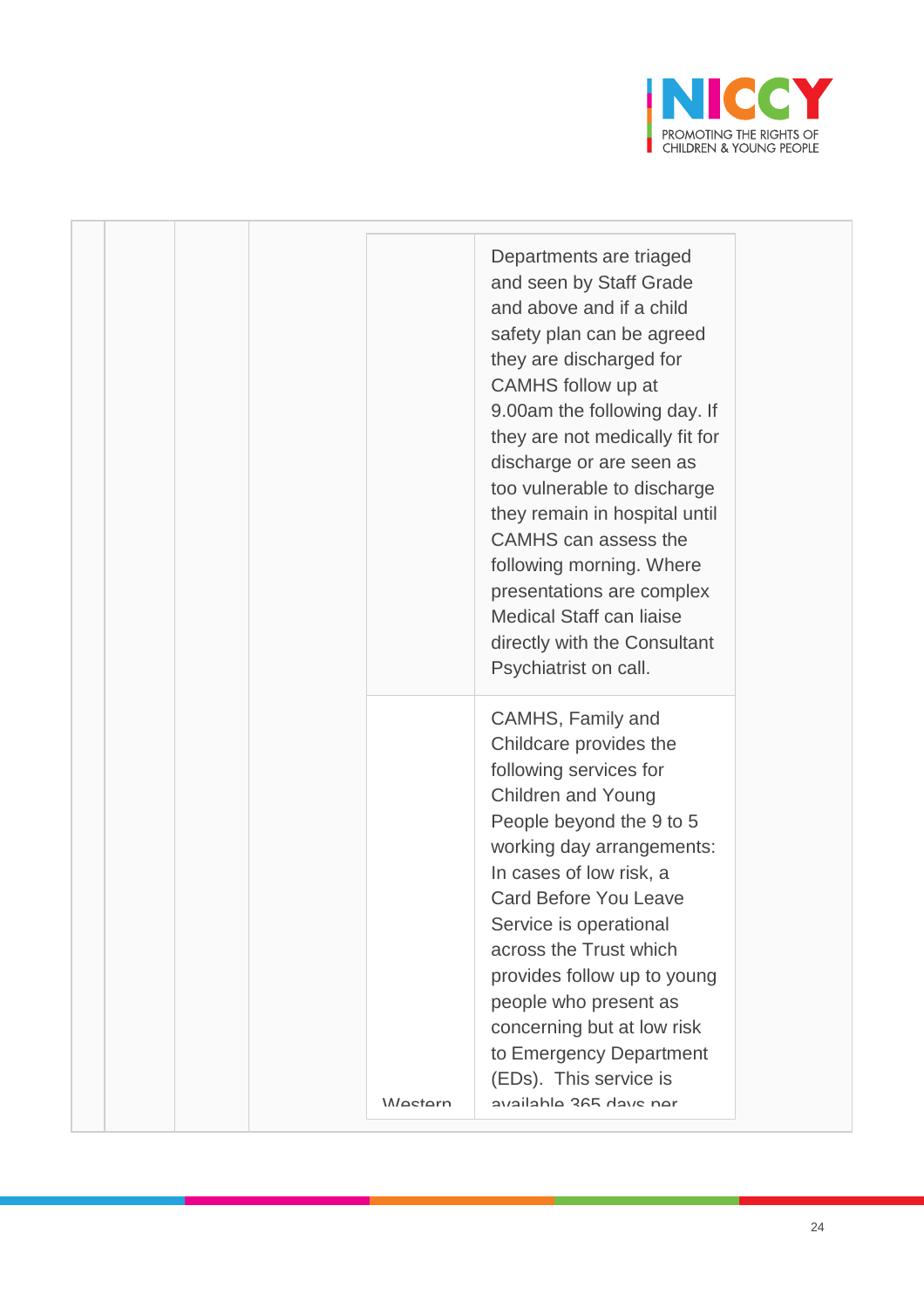

year and staffed by CAMHS clinicians daily. In cases of high risk children or young people who present to EDs, referrals are made to either the Out of Hours Regional Emergency Social Work Services (RESWS) or Trust Out of Hours Adult Mental Health services in cases of psychiatric emergencies. Family Response Service, 24/7 Fostering Service, Childcare senior manager on call. (ii) The out-of-hours services for adults with addiction and mental health problems in each Health and Social Care Trust are detailed in Table 2 below, with tier of service identified where possible. **Table 2 Trust Out-of-hours services for Adults** Belfa  $\sim$ From 5:00pm each day and all day Saturday, Sunday and Bank Holidays, Mental Health Unscheduled Care provide an urgent/emergency Mental Health Assessment to individuals who are referred by their GP or who present to Emergency Departments and are triaged as requiring an urgent Mental Health Assessment. After 9:00pm this service is provided by Belfast Trust Mental Health @ Night Services. Belfast Trust Home Treatment Team (a clinically-led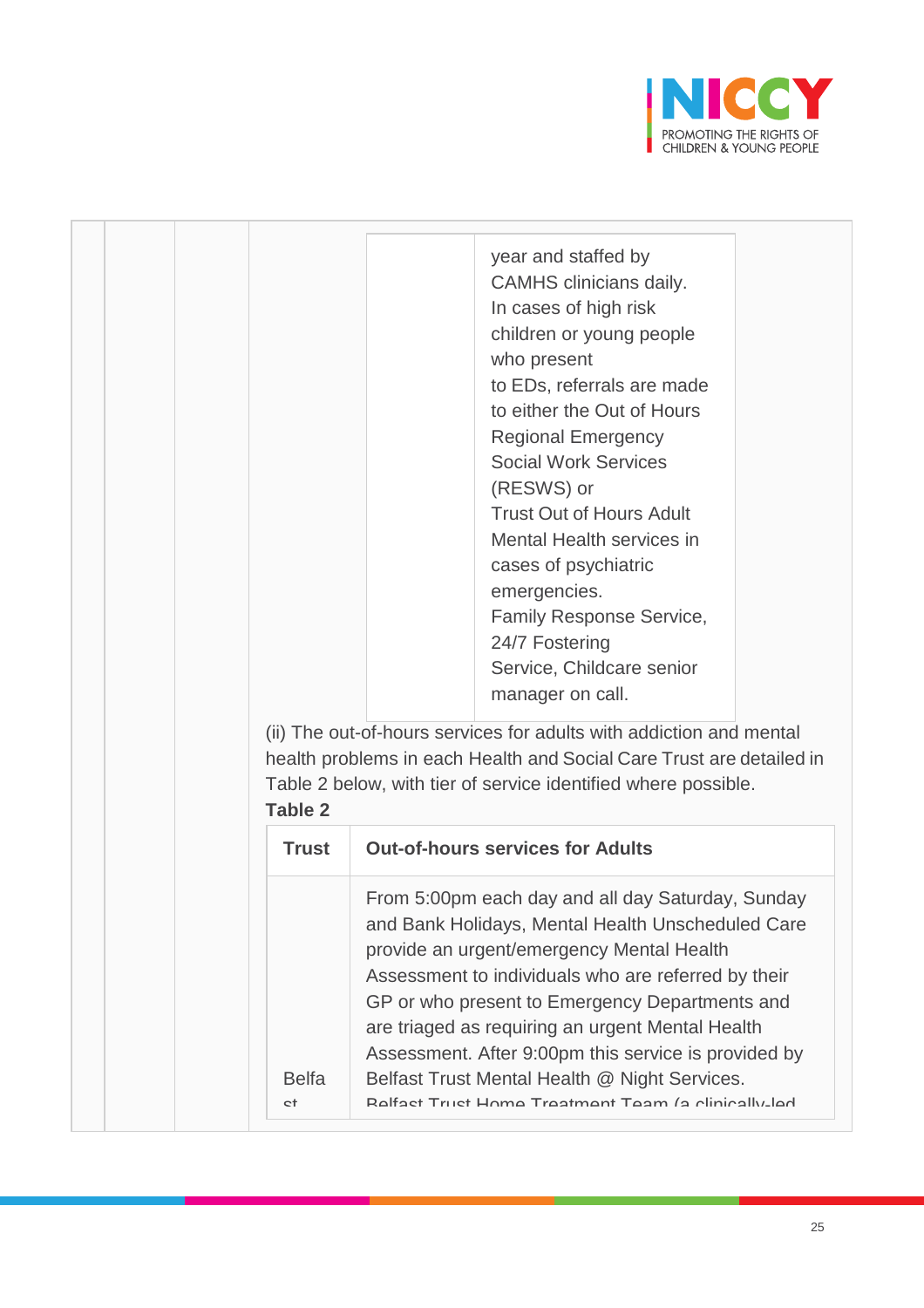

|                      | Multidisciplinary Team) provides a 24 hour                                                                                                                                                                                                                                                                                                                                                                                                                                                                                                                                                                                                                                                                                                                                                                                                                           |
|----------------------|----------------------------------------------------------------------------------------------------------------------------------------------------------------------------------------------------------------------------------------------------------------------------------------------------------------------------------------------------------------------------------------------------------------------------------------------------------------------------------------------------------------------------------------------------------------------------------------------------------------------------------------------------------------------------------------------------------------------------------------------------------------------------------------------------------------------------------------------------------------------|
|                      | assessment and treatment service, 7 days a week, for<br>those patients who are acutely unwell and who, in the<br>absence of home treatment, would otherwise be<br>admitted to hospital.                                                                                                                                                                                                                                                                                                                                                                                                                                                                                                                                                                                                                                                                              |
| <b>North</b><br>ern  | A Crisis Response and Home Treatment service is<br>available 24 hours, bank holidays and weekends. This<br>service accepts referrals from a wide range of referral<br>agents and works very closely with primary care<br>provider, Dalriada Urgent Care, to provide mental<br>health assessment and intervention out of hours to<br>those who present with mental health problems.<br>The Rapid Assessment Interface and Discharge<br>(RAID) service based in both Antrim Area Hospital and<br>Causeway Hospital has Mental Health Practitioners<br>who are available to provide assessment and<br>intervention out of hours (across 24 hours) to those<br>who are admitted or who present with mental health<br>problems. They also work closely with CAMHS and<br>Learning Disability Services to ensure that people who<br>are within these groups are supported. |
| South<br>Easte<br>rn | <b>Tier 3</b><br>Emergency Mental Health Response via Trust Mental<br><b>Health Assessment</b><br>Centres (based in Lisburn, Ards and Downpatrick)<br>which are open from 9am until 8pm on 7 days per<br>week including Bank Holidays. The Trust Mental<br>Health at Night Service takes over from 7.30 pm<br>(including half hour handover) 7 nights per week and<br>is exclusively an emergency service with the vast<br>majority of referrals coming from Trust<br>Emergency Departments                                                                                                                                                                                                                                                                                                                                                                          |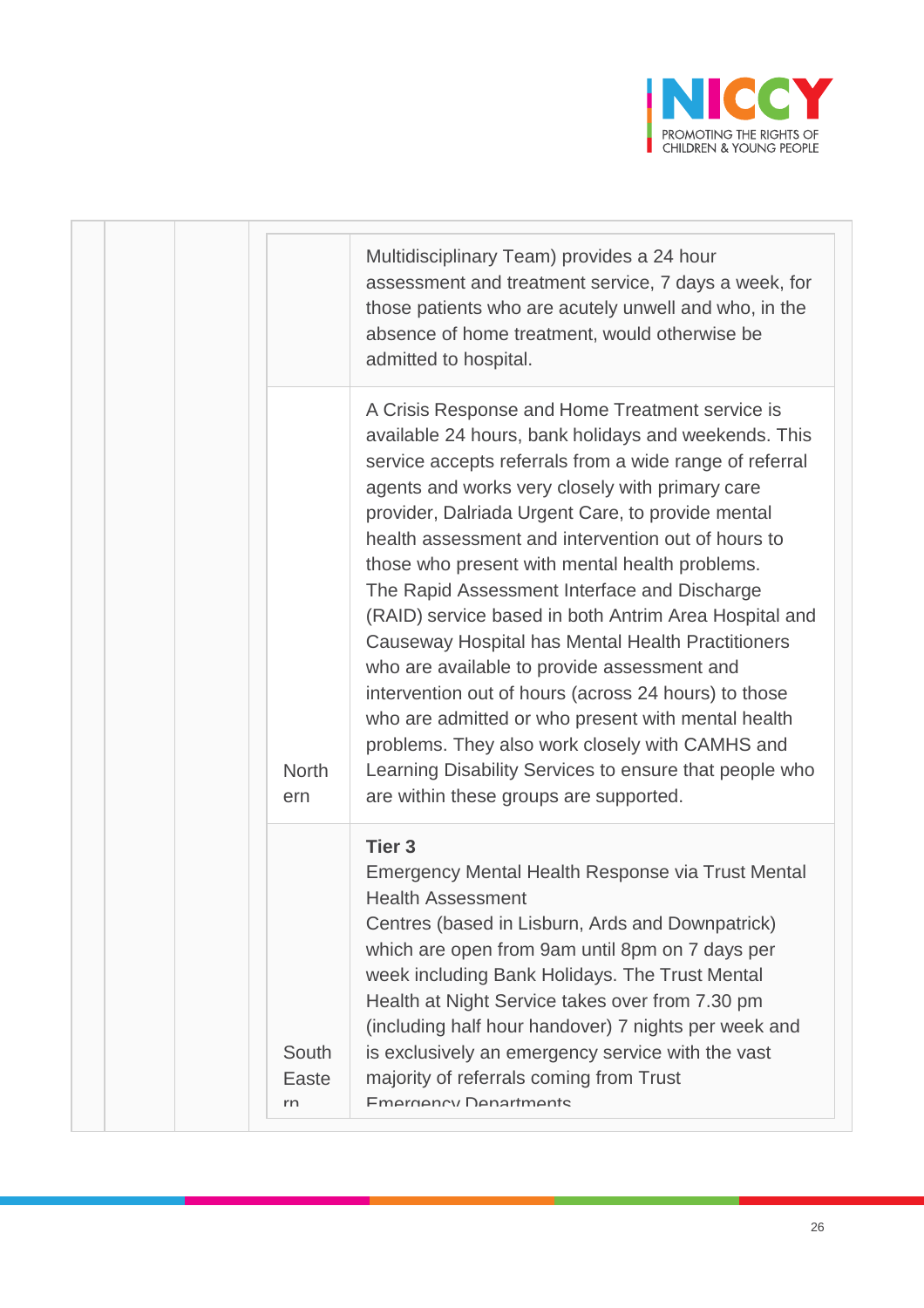

|              | Home Treatment (HT) is available throughout the Trust<br>with teams based in<br>Lisburn, Ards and Downpatrick. Currently Downpatrick<br>and ArdsHT operates seven days a week and Ards HT<br>is open until 8pm. From January 2017 the service will<br>be available from 0900-2000 seven days a week<br>throughout the Trust.<br>Substance Liaison Service - currently available in<br>acute general hospital sites. The service will be<br>extending its operational times (9am-5pm) to include<br>weekends from the beginning of the New Year.                                                                                                                                                                          |
|--------------|--------------------------------------------------------------------------------------------------------------------------------------------------------------------------------------------------------------------------------------------------------------------------------------------------------------------------------------------------------------------------------------------------------------------------------------------------------------------------------------------------------------------------------------------------------------------------------------------------------------------------------------------------------------------------------------------------------------------------|
| South<br>ern | The Southern Trust has a Home Treatment Crisis<br>Response service (Tier 4) that operates 24 hrs a day<br>for patients in mental distress. The service provides<br>urgent mental health assessment and interventions by<br>experienced Mental Health Practitioners to those in<br>acute crisis. The service can be accessed via GP, Out<br>of Hours GP service and Emergency Departments and<br>has a targeted response time of 2 hrs                                                                                                                                                                                                                                                                                    |
| West<br>∆rn  | The Adult Mental Health Crisis Response Home<br>Treatment service provides 24/7 crisis assessment and<br>intervention. If a person presents as intoxicated it may<br>be necessary for them to be admitted to an Acute<br>Hospital bed until they are medically fit for an<br>assessment to be carried out. The assessment may<br>be carried out by an alcohol liaison nurse who works<br>within the acute setting Tier 2/3. Alternatively those<br>clients requiring community detox within the Western<br>Trust can be supported through a shared care<br>approach with Tier 3 addictions services working in<br>partnership with local GPs (Tier 3). Individuals with<br>ed nen noitetresearn nunh har ladanle valaman |

ł.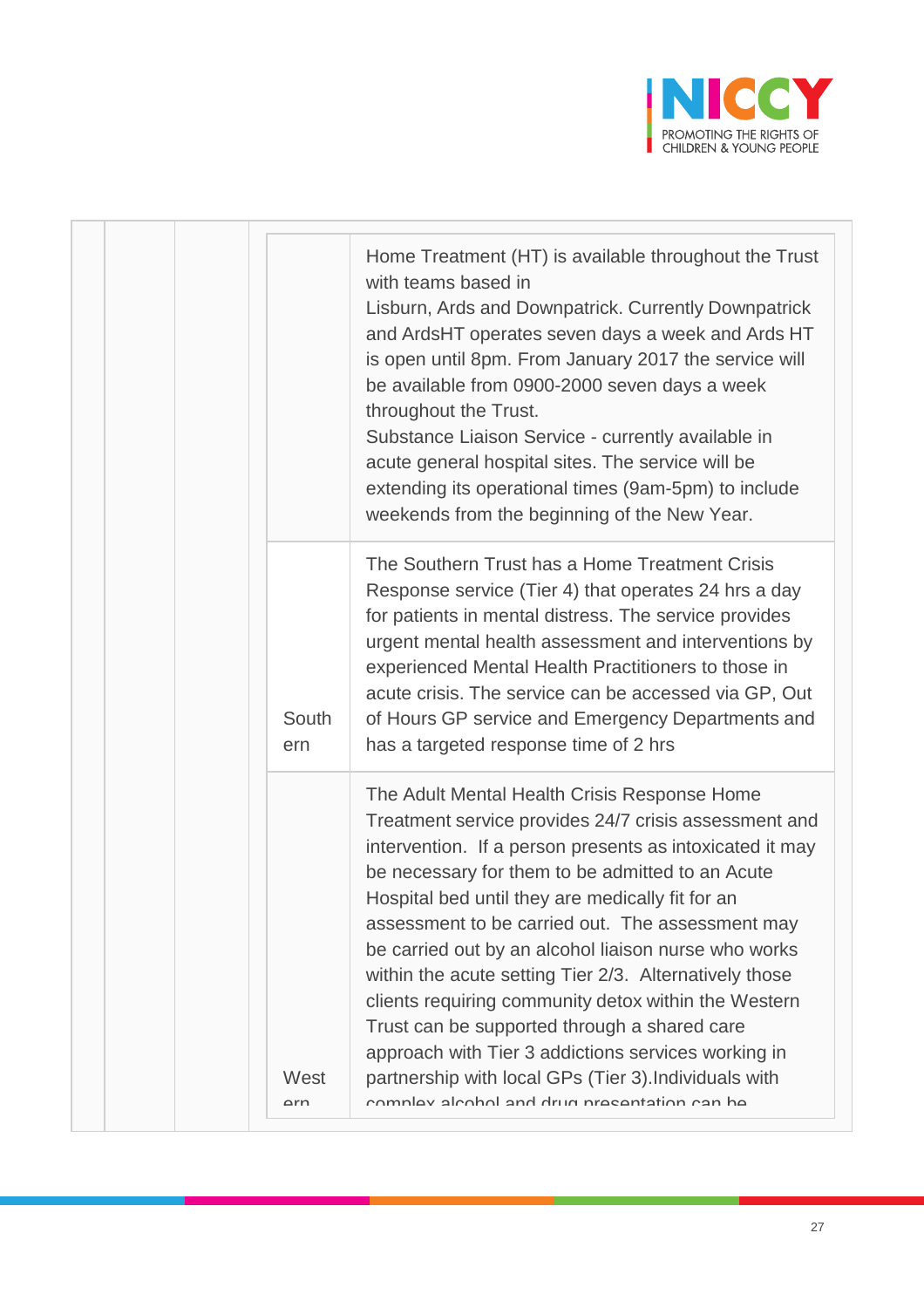

| admitted via a Regional Co-ordinator to Tier<br>4 detox beds in Omagh. |
|------------------------------------------------------------------------|
|                                                                        |

## **Support for schools to assist with concerns around self harm for pupils**

Î.

 $\overline{1}$ 

| <b>AQW</b><br>$7212/16-$<br>21 | Mrs Jo-<br>Anne<br>Dobson<br>(UUP-<br>Upper<br>Bann) | To ask the Minister of Health how each Health and Social Care<br>Trust is providing help and guidance to (i) primary; and (ii)<br>post-primary schools to assist with concerns around self-harm<br>amongst pupils; and what consideration has been given to the<br>drafting of Northern Ireland-wide guidance for schools.                                                                                                                                                                                                                                                                                                                                                                                                  |
|--------------------------------|------------------------------------------------------|-----------------------------------------------------------------------------------------------------------------------------------------------------------------------------------------------------------------------------------------------------------------------------------------------------------------------------------------------------------------------------------------------------------------------------------------------------------------------------------------------------------------------------------------------------------------------------------------------------------------------------------------------------------------------------------------------------------------------------|
|                                |                                                      | The Health and Social Care sector worked in<br>partnership with the Department of Education and others to develop<br>a Pupils Emotional Health and Wellbeing<br>Programme. The iMatter Programme is about<br>addressing how the entire school community should be engaged in<br>promoting resilient emotional health for all pupils, what support<br>systems are available for vulnerable pupils, and what support is<br>available to schools in the event of a crisis.                                                                                                                                                                                                                                                     |
|                                |                                                      | Suicide prevention guidance for all schools was published in March<br>2016. It focuses on supporting schools to reduce suicide and self-<br>harm. Additional resources have been developed and issued to all<br>schools in September 2016 (https://www.education-<br>ni.gov.uk/articles/suicide-prevention-guidance). Health and Social<br>Care Trusts participated in the working group which developed this<br>guidance; the group was chaired by my Department.<br>HSC Trusts are not engaged in providing help and guidance to<br>primary schools on self-harm amongst pupils, unless in the context<br>of activation of a community response plan in relation to a<br>potentially emerging suicide cluster in an area. |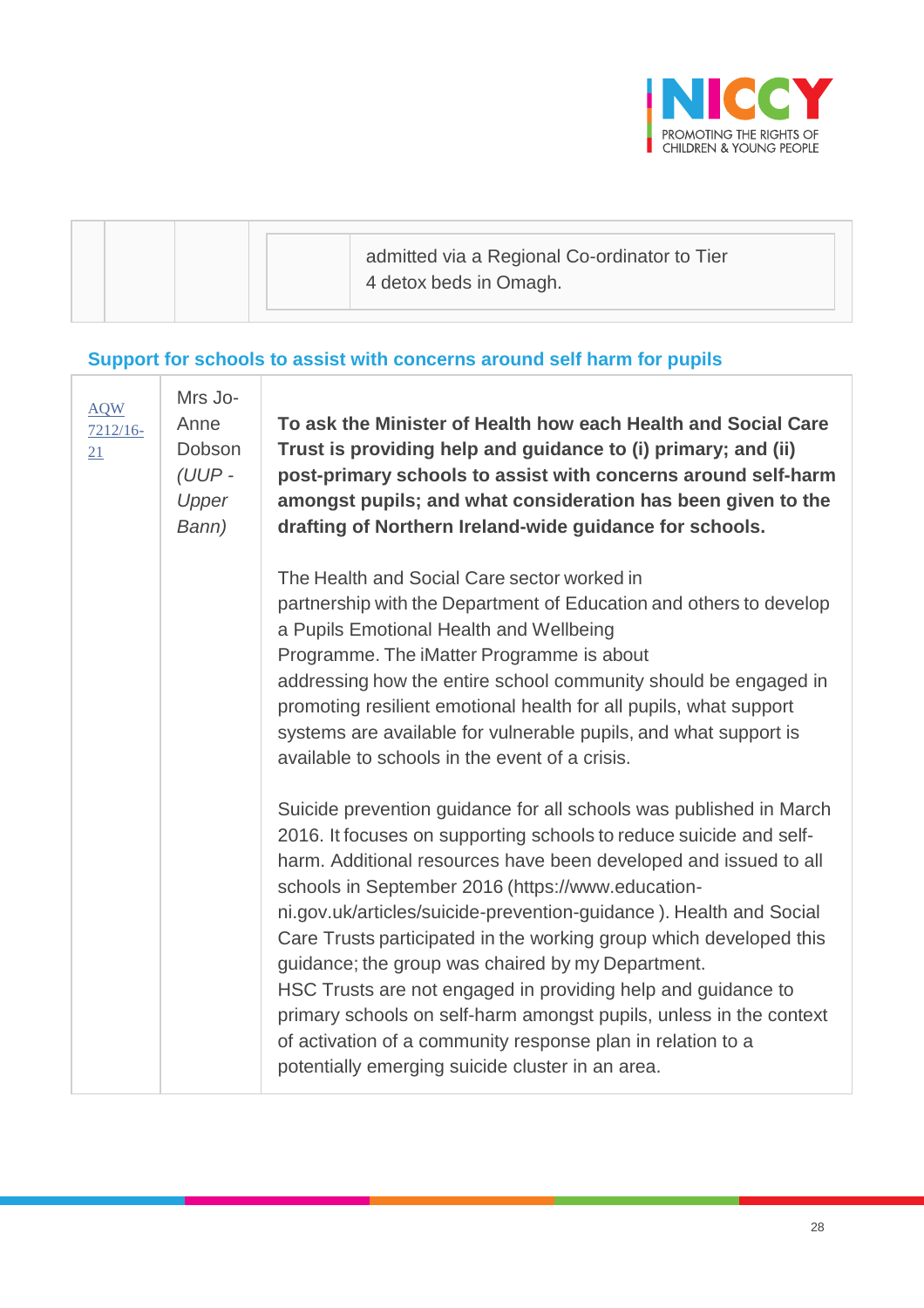

## **Waiting times for CAMHS**

| <b>AQW</b><br>4864/16-<br>21 | Mr<br>Robbie<br><b>Butler</b><br>(UUP-<br>Lagan | To ask the Minister of Health to detail each of the (i) target; and<br>(ii) actual patient waiting times for starting treatment at Child<br>and Adolescent Mental Health Services in each of the last five<br>years, broken down by Health and Social Care Trust.                                                                                                                                                                                                                                                                                                                                                                                                                                                                                                                                      |
|------------------------------|-------------------------------------------------|--------------------------------------------------------------------------------------------------------------------------------------------------------------------------------------------------------------------------------------------------------------------------------------------------------------------------------------------------------------------------------------------------------------------------------------------------------------------------------------------------------------------------------------------------------------------------------------------------------------------------------------------------------------------------------------------------------------------------------------------------------------------------------------------------------|
|                              | Valley)                                         | Commissioning Plan Direction Target 4.13 states that no patient<br>should wait longer than nine weeks to access Child<br>and Adolescent Mental Health Services (CAMHS). Waiting times are<br>calculated from the date of acceptance of the referral to the time the<br>patient is seen and assessed at their first appointment.<br>I am firmly of the view that the current waiting lists are unacceptably<br>long. However, unless we tackle the root causes this will remain the<br>case, as we have a 20th century model delivering services for a<br>21st century population. This is having an increasingly negative<br>impact on the quality and experience of care. The long term solution<br>is the transformation of our health and social care system as<br>outlined in Delivering Together. |
|                              |                                                 | It is only in transforming the health and social care system and by<br>implementing new models of care that we will be able to alleviate the<br>pressures on our health and social care services, sustain<br>improvements in waiting times and deliver better outcomes for<br>patients.                                                                                                                                                                                                                                                                                                                                                                                                                                                                                                                |
|                              |                                                 | That said, I would pay tribute to the staff across the Health and<br>Social Care sector. Notwithstanding the structural issues, they<br>continue to work incredibly hard and on average deliver 9,000<br>outpatient appointments, 2,600 inpatient/day case procedures and<br>31,000 diagnostic tests per week.                                                                                                                                                                                                                                                                                                                                                                                                                                                                                         |
|                              |                                                 | Figures in Tables $1 - 5$ , overleaf, detail waiting times for patients at<br>31 August to access CAMHS in each of the last five years, broken<br>down by Health and Social Care Trust.<br><b>Table 1</b>                                                                                                                                                                                                                                                                                                                                                                                                                                                                                                                                                                                              |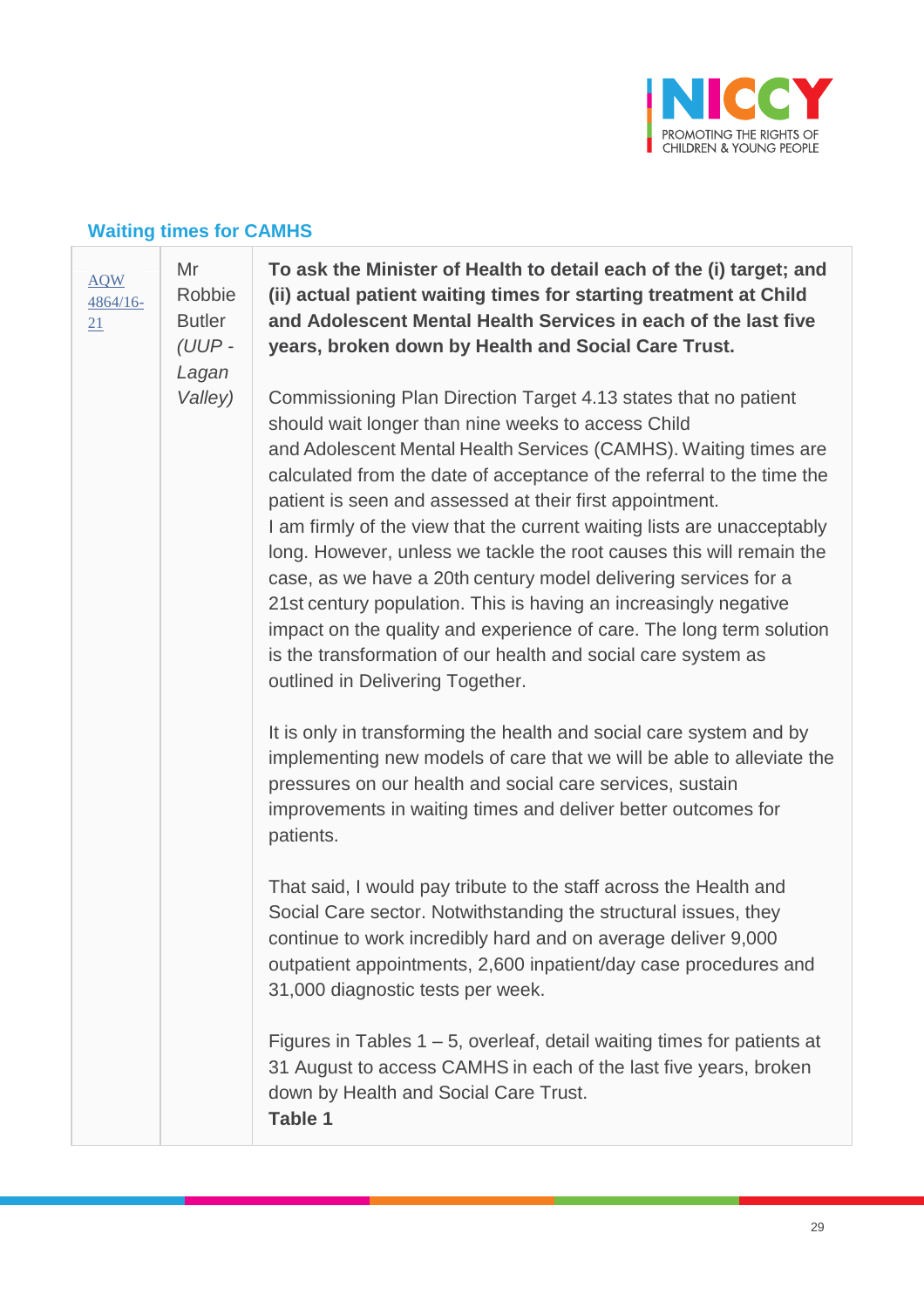

|                                     | <b>HSC</b><br><b>Trust</b>                                                                                                                                                                                                                                                                                                                      | <b>Waiting time (weeks)</b><br>at 31 August 20121, 2 |                                                      |         |                | <b>Total</b> |
|-------------------------------------|-------------------------------------------------------------------------------------------------------------------------------------------------------------------------------------------------------------------------------------------------------------------------------------------------------------------------------------------------|------------------------------------------------------|------------------------------------------------------|---------|----------------|--------------|
|                                     |                                                                                                                                                                                                                                                                                                                                                 | $0 -$<br>$\overline{3}$                              | >3<br>$-6$                                           | >6<br>9 | >9             |              |
|                                     | <b>Belfast</b>                                                                                                                                                                                                                                                                                                                                  | 58                                                   | 45                                                   | 30      | 30             | 163          |
|                                     | Northern                                                                                                                                                                                                                                                                                                                                        | 41                                                   | 37                                                   | 29      | 3              | 110          |
|                                     | South<br>Eastern <sub>3</sub>                                                                                                                                                                                                                                                                                                                   |                                                      |                                                      |         |                |              |
|                                     | Southern                                                                                                                                                                                                                                                                                                                                        | 28                                                   | 21                                                   | 5       | $\overline{0}$ | 54           |
|                                     | Western                                                                                                                                                                                                                                                                                                                                         | 34                                                   | 37                                                   | 17      | 27             | 115          |
|                                     | <b>Total</b>                                                                                                                                                                                                                                                                                                                                    | 161                                                  | 140                                                  | 81      | 60             | 442          |
| figures<br>Trust.<br><b>Table 2</b> | <b>Source: Health and Social Care Board</b><br>1 Waiting times are for CAMHS Step 3 only<br>2 Due to reporting requirements during this period the Friday<br>closest to month end has been used to supply the above<br>3 Please note that the South Eastern HSC Trust CAMHS waiting<br>times are managed by, and reported under the Belfast HSC |                                                      |                                                      |         |                |              |
|                                     | <b>HSC</b><br><b>Trust</b>                                                                                                                                                                                                                                                                                                                      |                                                      | <b>Waiting time (weeks)</b><br>at 31 August 20131, 2 |         |                | <b>Total</b> |
|                                     |                                                                                                                                                                                                                                                                                                                                                 | $0 -$<br>$\mathbf{z}$                                | >3<br>$ \kappa$                                      | >6      | $\mathbf{a}$   |              |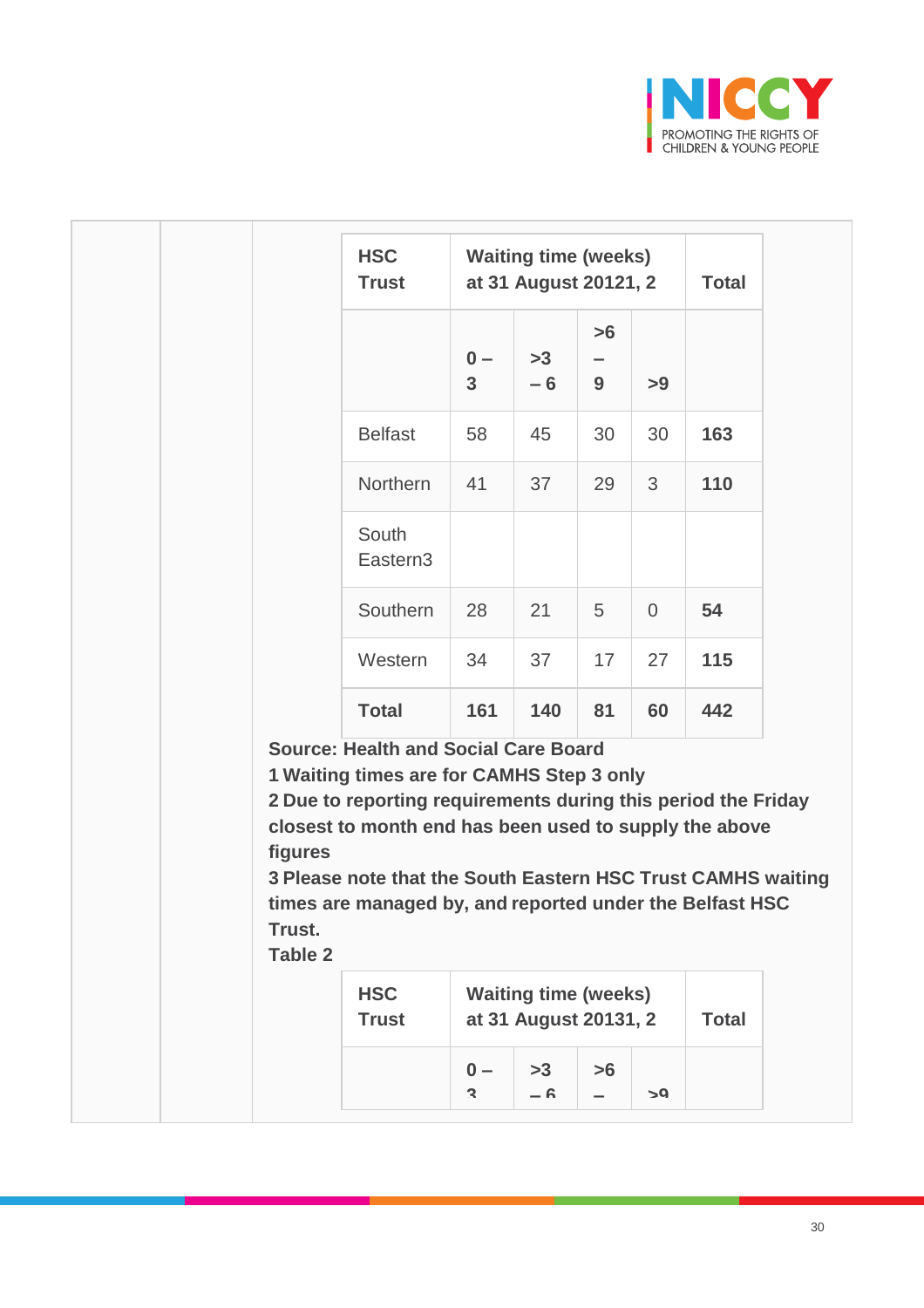

|                   |                                                                                                                                                                                                                     |                       |                                                      | 9              |                |              |
|-------------------|---------------------------------------------------------------------------------------------------------------------------------------------------------------------------------------------------------------------|-----------------------|------------------------------------------------------|----------------|----------------|--------------|
|                   | <b>Belfast</b>                                                                                                                                                                                                      | 53                    | 45                                                   | 26             | 8              | 132          |
|                   | Northern                                                                                                                                                                                                            | 59                    | 50                                                   | 31             | 37             | 177          |
|                   | South<br>Eastern <sub>3</sub>                                                                                                                                                                                       |                       |                                                      |                |                |              |
|                   | Southern                                                                                                                                                                                                            | 22                    | 19                                                   | $\overline{7}$ | $\Omega$       | 48           |
|                   | Western                                                                                                                                                                                                             | 54                    | 50                                                   | 30             | 11             | 145          |
|                   | <b>Total</b>                                                                                                                                                                                                        | 188                   | 164                                                  | 94             | 56             | 502          |
| figures           | <b>Source: Health and Social Care Board</b><br>1 Waiting times are for CAMHS Step 3 only<br>2 Due to reporting requirements during this period the Friday<br>closest to month end has been used to supply the above |                       |                                                      |                |                |              |
|                   | 3 Please note that the South Eastern HSC Trust CAMHS waiting<br>times are managed by, and reported under the Belfast HSC                                                                                            |                       |                                                      |                |                |              |
|                   | <b>HSC</b><br><b>Trust</b>                                                                                                                                                                                          |                       | <b>Waiting time (weeks)</b><br>at 31 August 20141, 2 |                |                | <b>Total</b> |
|                   |                                                                                                                                                                                                                     | $0 -$<br>$\mathbf{3}$ | >3<br>$-6$                                           | >6<br>9        | >9             |              |
| Trust.<br>Table 3 | <b>Belfast</b>                                                                                                                                                                                                      | 80                    | 35                                                   | 14             | $\overline{2}$ | 131          |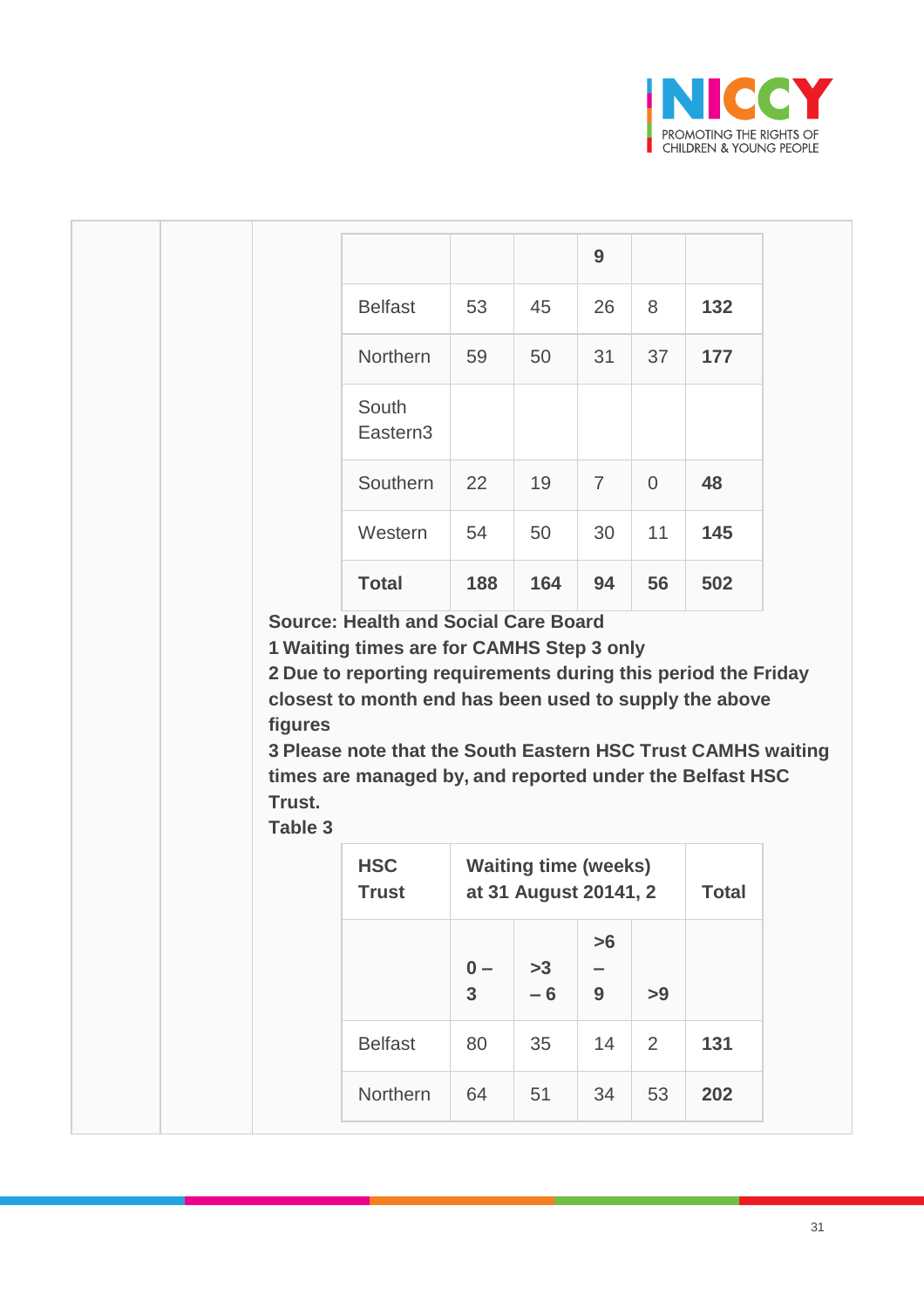

|                          | South<br>Eastern <sub>3</sub>                                          |                         |                             |                   |                |              |
|--------------------------|------------------------------------------------------------------------|-------------------------|-----------------------------|-------------------|----------------|--------------|
|                          | Southern                                                               | 31                      | 15                          | 3                 | $\overline{0}$ | 49           |
|                          | Western                                                                | 48                      | 39                          | 10                | $\Omega$       | 97           |
|                          | <b>Total</b>                                                           | 223                     | 140                         | 61                | 55             | 479          |
|                          | 3 Please note that the South Eastern HSC Trust CAMHS waiting           |                         |                             |                   |                |              |
| Trust.<br><b>Table 4</b> | times are managed by, and reported under the Belfast HSC<br><b>HSC</b> |                         | <b>Waiting time (weeks)</b> |                   |                |              |
|                          | <b>Trust</b>                                                           |                         | at 31 August 20151          |                   |                | <b>Total</b> |
|                          |                                                                        | $0 -$<br>$\overline{3}$ | >3<br>$-6$                  | >6<br>$9^{\circ}$ | >9             |              |
|                          | <b>Belfast</b>                                                         | 66                      | 42                          | 13                | $\overline{0}$ | 121          |
|                          | Northern                                                               | 35                      | 22                          | 16                | 20             | 93           |
|                          | South<br>Eastern <sub>2</sub>                                          |                         |                             |                   |                |              |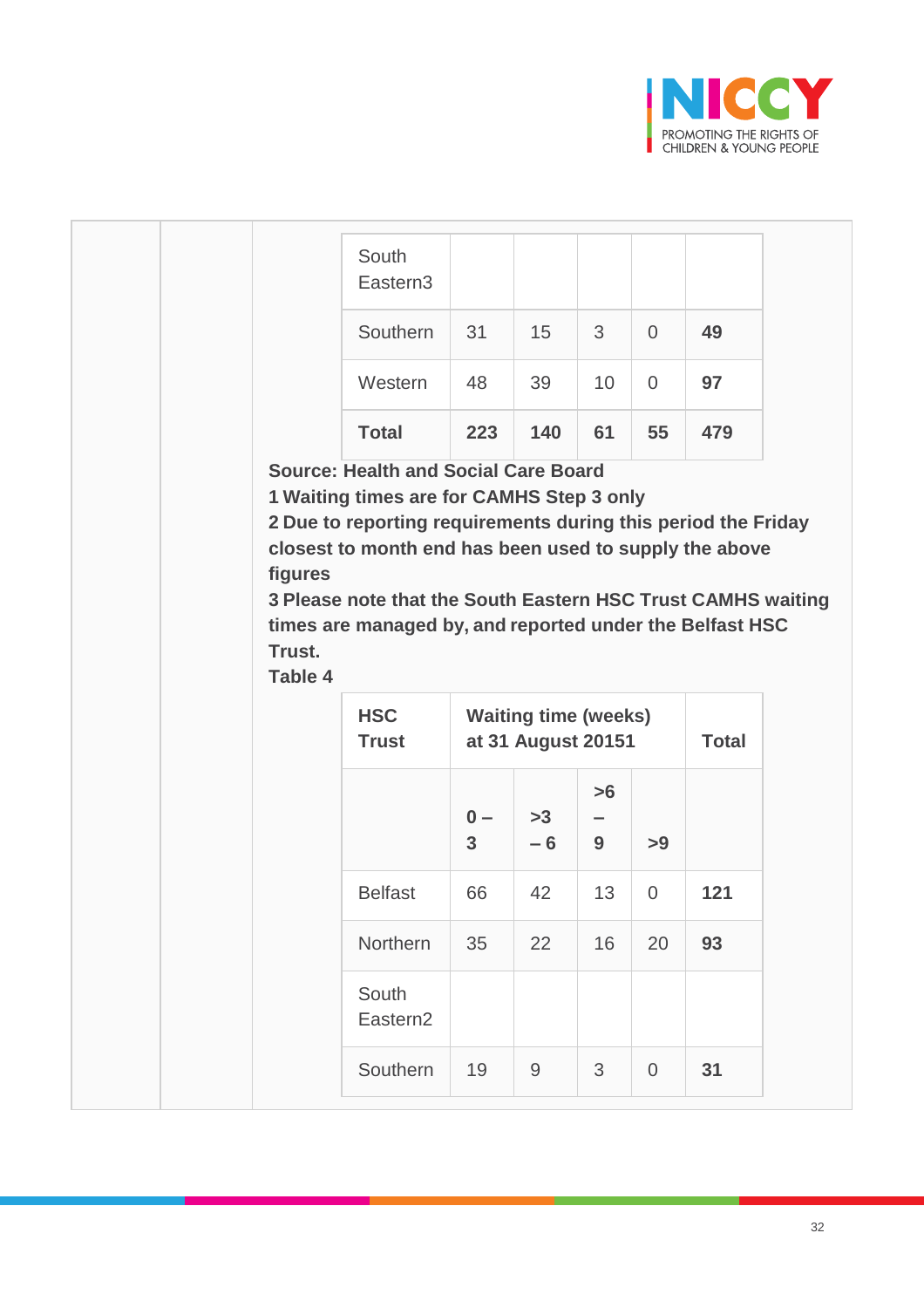

|                          | Western                                                                                                                                                                                                              | 48                    | 51                                                | 35             | 60             | 194          |
|--------------------------|----------------------------------------------------------------------------------------------------------------------------------------------------------------------------------------------------------------------|-----------------------|---------------------------------------------------|----------------|----------------|--------------|
|                          | <b>Total</b>                                                                                                                                                                                                         | 168                   | 124                                               | 67             | 80             | 439          |
| Trust.<br><b>Table 5</b> | <b>Source: Health and Social Care Board</b><br>1 Waiting times are for CAMHS Step 3 only<br>2 Please note that the South Eastern HSC Trust CAMHS waiting<br>times are managed by, and reported under the Belfast HSC |                       |                                                   |                |                |              |
|                          | <b>HSC</b><br><b>Trust</b>                                                                                                                                                                                           |                       | <b>Waiting time (weeks) at</b><br>31 August 20161 |                |                | <b>Total</b> |
|                          |                                                                                                                                                                                                                      | $0 -$<br>$\mathbf{3}$ | >3<br>$-6$                                        | >6<br>9        | >9             |              |
|                          | <b>Belfast</b>                                                                                                                                                                                                       | 98                    | 64                                                | 35             | 58             | 255          |
|                          | Northern                                                                                                                                                                                                             | 33                    | 21                                                | 3              | $\overline{0}$ | 57           |
|                          | South<br>Eastern <sub>2</sub>                                                                                                                                                                                        |                       |                                                   |                |                |              |
|                          | Southern                                                                                                                                                                                                             | 26                    | 16                                                | $\overline{4}$ | $\overline{0}$ | 46           |
|                          | Western                                                                                                                                                                                                              | 39                    | 40                                                | 41             | 72             | 192          |
|                          | <b>Total</b>                                                                                                                                                                                                         | 196                   | 141                                               | 83             | 130            | 550          |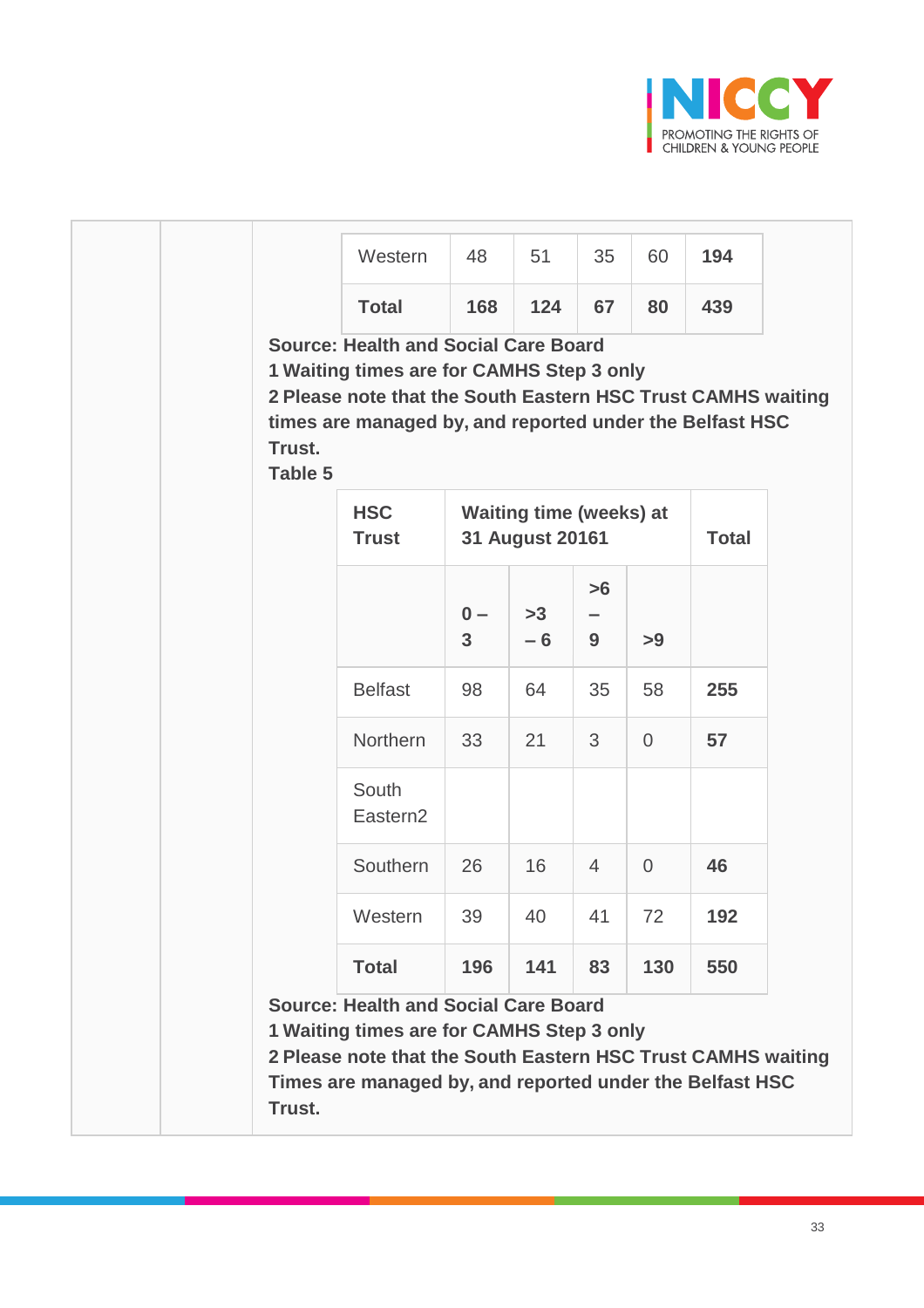

### **Number of cases in youth courts**

| <b>AQW</b><br>8347/16-<br>21 | Mr Roy<br><b>Beggs</b><br>(UUP-<br>East<br>Antrim) | years. | <b>Courts: 2013 to 2015</b>                |       | To ask the Minister of Justice to detail the number of cases<br>presented to youth courts, over each of the past three<br>The number of defendants received in the Magistrates' Youth<br>Courts in each of the last three years is presented in table below.<br>Number of defendants received in the Magistrates' Youth |  |
|------------------------------|----------------------------------------------------|--------|--------------------------------------------|-------|-------------------------------------------------------------------------------------------------------------------------------------------------------------------------------------------------------------------------------------------------------------------------------------------------------------------------|--|
|                              |                                                    |        | 2013                                       | 2014  | 2015                                                                                                                                                                                                                                                                                                                    |  |
|                              |                                                    |        | 2,241                                      | 2,035 | 1,780                                                                                                                                                                                                                                                                                                                   |  |
|                              |                                                    |        | Source: Integrated Court Operations System |       |                                                                                                                                                                                                                                                                                                                         |  |

### **Action against an adult who causes a child to commit an offense**

| <b>AQW</b><br>8328/16-<br>21 | <b>Lord Morrow</b><br>of Clogher<br>Valley<br>(DUP -<br>Fermanagh<br>and South | To ask the Minister of Justice whether a specific<br>offence exists or what action can be taken against an<br>adult that uses (i) a child up to 10 years old; and/or (ii)<br>a youth between 11 and 18 years old, to commit a<br>criminal offence.                                        |
|------------------------------|--------------------------------------------------------------------------------|-------------------------------------------------------------------------------------------------------------------------------------------------------------------------------------------------------------------------------------------------------------------------------------------|
|                              | Tyrone)                                                                        | There is no specific offence of an adult using someone<br>under the age 18 to commit a criminal offence.<br>In some circumstances an offence of aiding, abetting,<br>counselling or procuring the offence may be committed by<br>the adult who uses a child to commit a criminal offence. |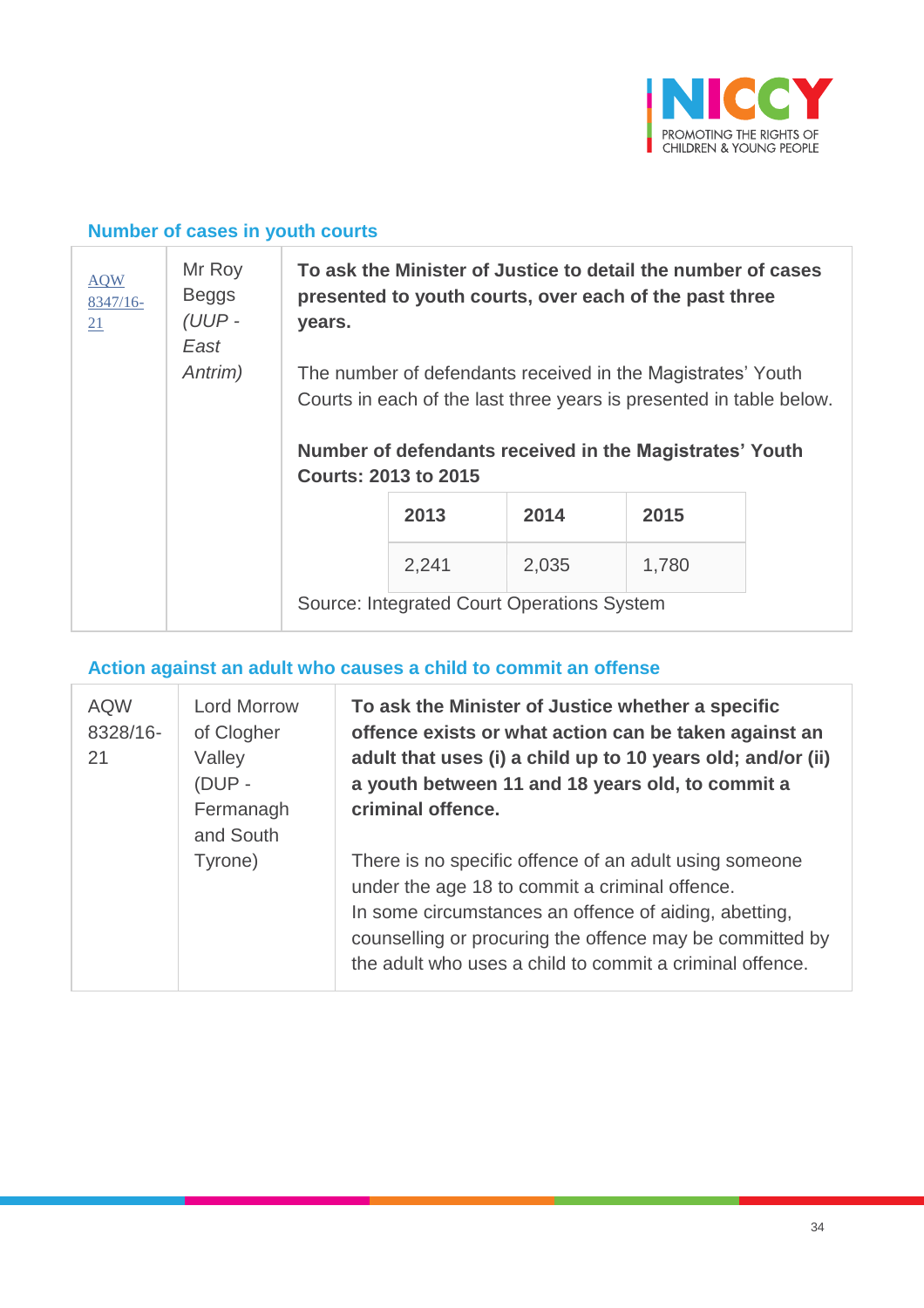

# **Plans to introduce a Youth Assembly**

| <b>AQW</b><br>8292/16-<br>21 | <b>Mrs</b><br>Rosemary<br><b>Barton</b><br>(UUP- | To ask the Assembly Commission whether there are any<br>plans to introduce a Youth Assembly, similar to the UK<br><b>Youth Parliament.</b>                                                                                                                                                                                                                                                                                                                                                                                                                                                                                                                                                                                                                                                                                                                                                                                                                                                                                                                                                                                                                                                                                                                       |
|------------------------------|--------------------------------------------------|------------------------------------------------------------------------------------------------------------------------------------------------------------------------------------------------------------------------------------------------------------------------------------------------------------------------------------------------------------------------------------------------------------------------------------------------------------------------------------------------------------------------------------------------------------------------------------------------------------------------------------------------------------------------------------------------------------------------------------------------------------------------------------------------------------------------------------------------------------------------------------------------------------------------------------------------------------------------------------------------------------------------------------------------------------------------------------------------------------------------------------------------------------------------------------------------------------------------------------------------------------------|
|                              | Fermanagh<br>and South<br>Tyrone)                | In 2010 a Youth Panel of thirty 16 to 18 year olds was<br>recruited to develop proposals for a Youth Assembly.<br>Following a year of research and consultation the Youth Panel<br>presented its proposals to the Assembly Commission. To<br>date, funds have not been available to implement these<br>proposals.                                                                                                                                                                                                                                                                                                                                                                                                                                                                                                                                                                                                                                                                                                                                                                                                                                                                                                                                                |
|                              |                                                  | Nonetheless the Assembly Commission remains committed to<br>engaging with young people. The Education Service continues<br>to work with schools and the youth sector to increase young<br>people's understanding of the work of the Assembly and to<br>encourage engagement in the democratic process.<br>The Assembly Commission's Engagement Strategy 2015-16<br>included a commitment to "build partnerships with relevant<br>stakeholders to create and improve engagement opportunities<br>with citizens and under-represented groups". To this end the<br>Education Service collaborated with the Northern Ireland<br>Youth Forum to organise a debate involving 100 young<br>people, which was held in the Assembly Chamber on 25th<br>November 2015 and chaired by the then Speaker.<br>The Education Service also works closely with Assembly<br>Committees at every opportunity to consult with young people<br>about inquiry issues and legislation. For example the<br>Education Service is currently working alongside the<br>Education Committee to gather the opinions of young people<br>on the subject of the upcoming Departmental "Children and<br>young people's strategy" and the Committee's inquiry into<br>educational underachievement. |